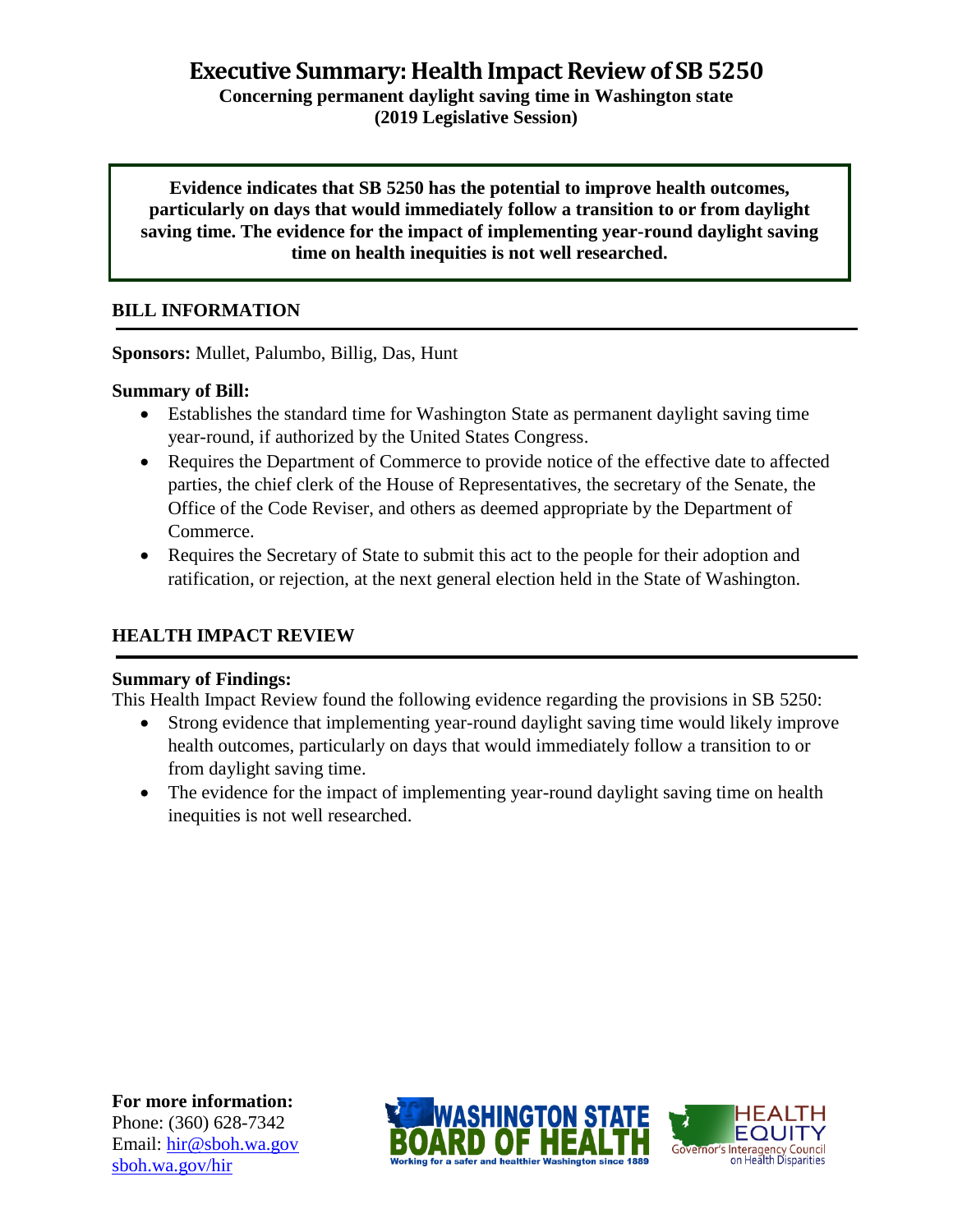# **Health Impact Review of SB 5250**

**Concerning permanent daylight saving time in Washington state (2019 Legislative Session)**

January 17, 2019

**Staff contact:** Caitlin Lang-Perez Phone: (360) 628-7342 Email: [caitlin.lang@sboh.wa.gov](mailto:caitlin.lang@sboh.wa.gov)

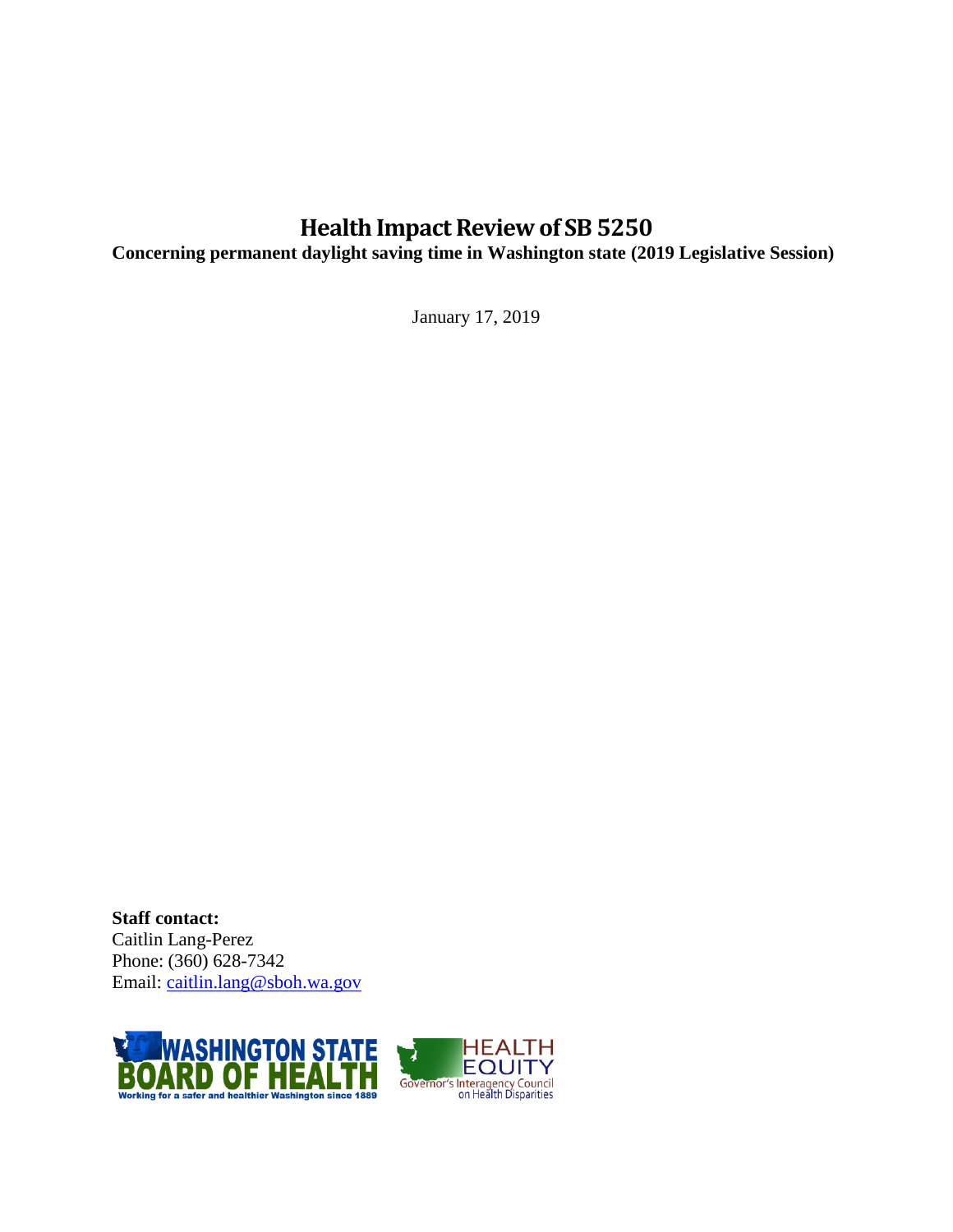# **Contents**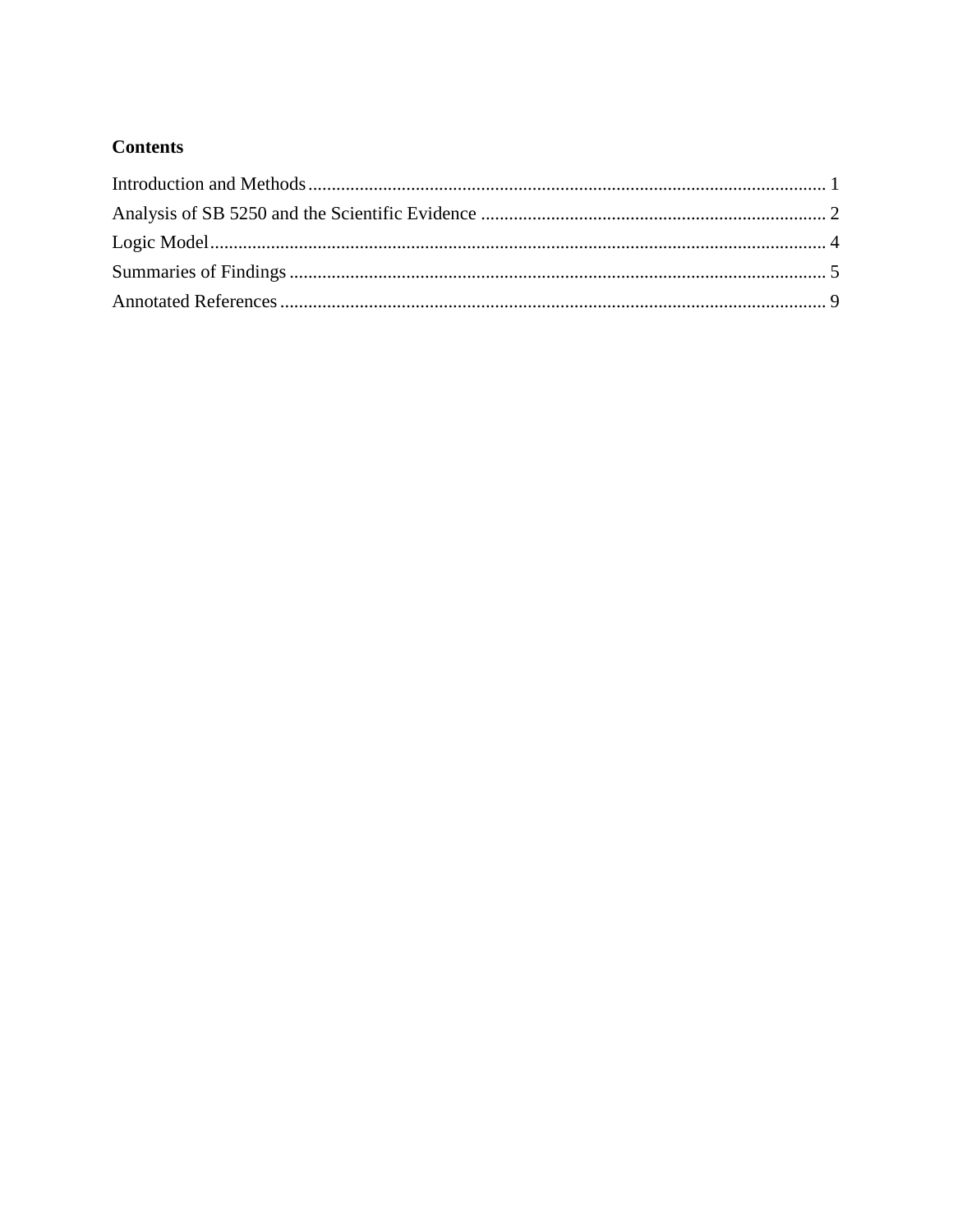#### **Introduction and Methods**

<span id="page-3-0"></span>A Health Impact Review is an analysis of how a proposed legislative or budgetary change will likely impact health and health disparities in Washington State [\(RCW 43.20.285\)](http://apps.leg.wa.gov/rcw/default.aspx?cite=43.20.285). For the purpose of this review 'health disparities' have been defined as the differences in disease, death, and other adverse health conditions that exist between populations [\(RCW 43.20.270\)](http://apps.leg.wa.gov/rcw/default.aspx?cite=43.20.270). This document provides summaries of the evidence analyzed by State Board of Health staff during the Health Impact Review of Senate Bill 5250 (SB [5250\)](https://app.leg.wa.gov/billsummary?BillNumber=5250&Initiative=false&Year=2019).

Staff analyzed the content of SB 5250 and created a logic model depicting possible pathways leading from the provisions of the bill to health outcomes. We consulted with experts and contacted key informants about the provisions and potential impacts of the bill. We conducted an objective review of published literature for each pathway using databases including PubMed, Google Scholar, and University of Washington Libraries. More information about key informants and detailed methods are available upon request.

The following pages provide a detailed analysis of the bill including the logic model, summaries of evidence, and annotated references. The logic model is presented both in text and through a flowchart (Figure 1). The logic model includes information on the strength-of-evidence for each relationship. The strength-of-evidence has been defined using the following criteria:

- Not well researched: the review of literature yielded few if any studies or only yielded studies that were poorly designed or executed or had high risk of bias.
- **A fair amount of evidence:** the review of literature yielded several studies supporting the association, but a large body of evidence was not established; or the review yielded a large body of evidence but findings were inconsistent with only a slightly larger percentage of the studies supporting the association; or the research did not incorporate the most robust study designs or execution or had a higher than average risk of bias.
- **Strong evidence:** the review of literature yielded a large body of evidence on the relationship (a vast majority of which supported the association) but the body of evidence did contain some contradictory findings or studies that did not incorporate the most robust study designs or execution or had a higher than average risk of bias; or there were too few studies to reach the rigor of "very strong evidence;" or some combination of these.
- **Very strong evidence:** the review of literature yielded a very large body of robust evidence supporting the association with few if any contradictory findings. The evidence indicates that the scientific community largely accepts the existence of the association.

This review was subject to time constraints, which influenced the scope of work for this review. The annotated references are only a representation of the evidence and provide examples of current research. In some cases only a few review articles or meta-analyses are referenced. One article may cite or provide analysis of dozens of other articles. Therefore the number of references included in the bibliography does not necessarily reflect the strength-of-evidence. In addition, some articles provide evidence for more than one research question, so are referenced multiple times.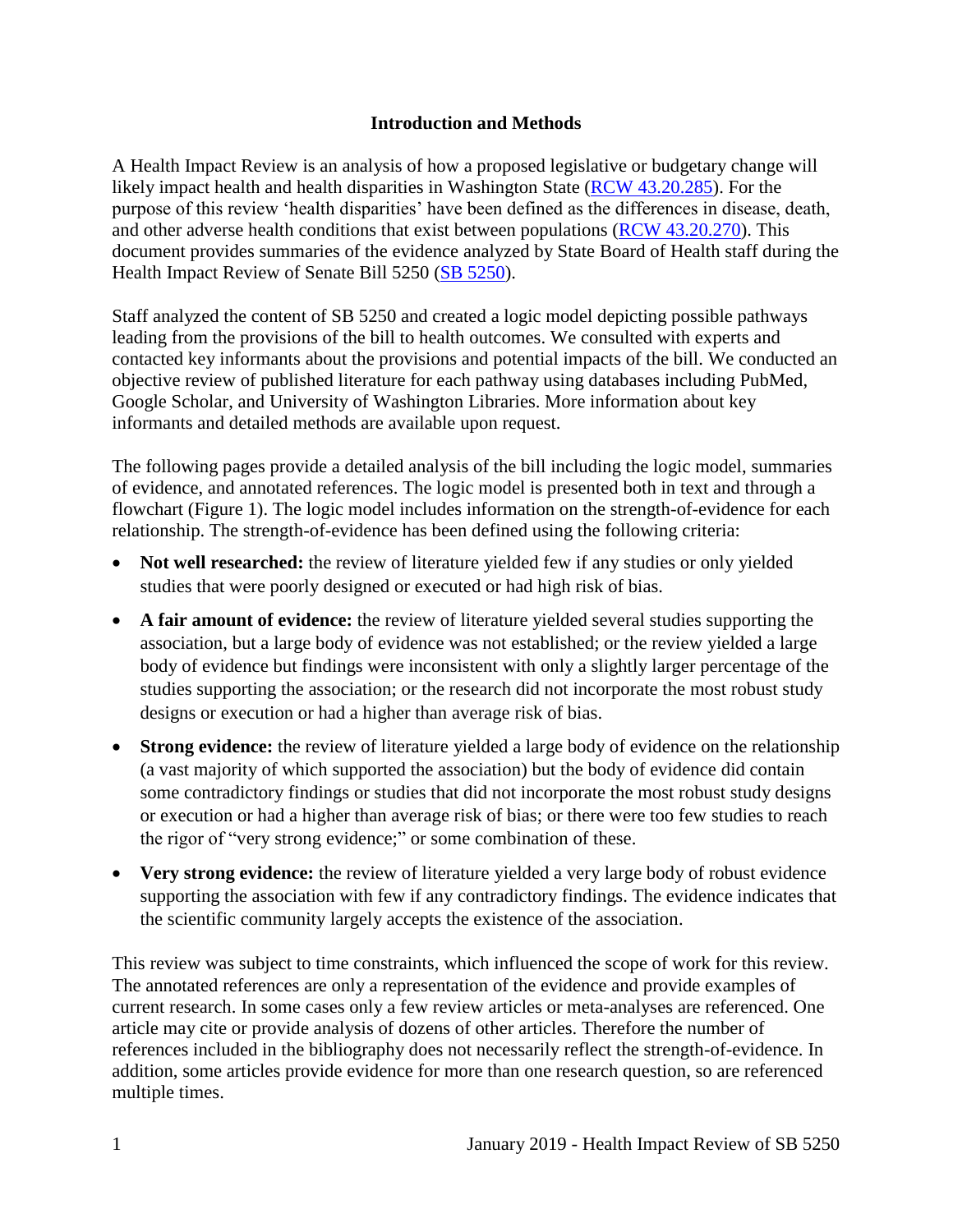#### **Analysis of SB 5250 and the Scientific Evidence**

#### <span id="page-4-0"></span>**Summary of relevant background information**

- It is U.S. policy (U.S. Code, [Title 15 §260\)](https://www.govinfo.gov/content/pkg/USCODE-2011-title15/html/USCODE-2011-title15-chap6-subchapIX.htm) to "promote the adoption and observance of uniform time within standard time zones […] the [U.S.] Secretary of Transportation is authorized and directed to foster and promote widespread and uniform adoption and observance of the same standard of time within and throughout each such standard time zone."<sup>1</sup>
- Federal law requires states to observe daylight saving time (DST) from early March to early November and standard time the remainder of the year.<sup>1</sup> However, states are permitted to implement standard time year-round, without federal approval, as Hawaii and Arizona have done. Adopting DST year-round requires Congressional and Presidential approval.
- In 2018, [H.R.6202](https://www.congress.gov/bill/115th-congress/house-bill/6202/text) was introduced to the 115<sup>th</sup> U.S. Congress. The legislation would allow states to elect to observe year-round  $DST<sup>2</sup>$ . The proposal was referred to the House Committee on Energy and Commerce.
- Currently, three other states have proposals to implement DST year-round.
	- o In March 2018, Florida passed the "Sunshine Protection Act" (Florida Statute [1.025\)](http://www.leg.state.fl.us/statutes/index.cfm?mode=View%20Statutes&SubMenu=1&App_mode=Display_Statute&Search_String=1.025&URL=0000-0099/0001/Sections/0001.025.html), making it the only state to adopt DST year-round.<sup>3</sup> While legislation to authorize Florida's act has been introduced in the U.S. Congress [\(S.2537](https://www.congress.gov/bill/115th-congress/senate-bill/2537/text) and [H.R.](https://www.congress.gov/bill/115th-congress/house-bill/5279)  [5279\)](https://www.congress.gov/bill/115th-congress/house-bill/5279), neither chamber has voted on the proposals.<sup>4</sup>
	- $\circ$  In 2018, California voters passed [Proposition 7,](http://www.voterguide.sos.ca.gov/propositions/7/) which encourages the legislature to consider instituting year-round  $DST$ .<sup>5</sup> The proposition also requires a twothirds vote of the Legislature to change the period of DST. In December 2018, Assembly members introduced [Assembly Bill](http://leginfo.legislature.ca.gov/faces/billTextClient.xhtml?bill_id=201920200AB7&search_keywords=daylight+saving+time) 7 to establish California's standard time to year-round DST.<sup>6</sup>
	- o In January 2019, Oregon legislators introduced legislation [\(House Bill 2297\)](https://olis.leg.state.or.us/liz/2019R1/Measures/Overview/HB2297) to abolish the annual one-hour change in time from standard time to DST and to maintain Oregon on DST all year. 7

#### **Summary of SB 5250**

- Establishes the standard time for Washington State as permanent daylight saving time year-round, if authorized by the United States Congress.
- Requires the Department of Commerce to provide notice of the effective date to affected parties, the chief clerk of the House of Representatives, the secretary of the Senate, the Office of the Code Reviser, and others as deemed appropriate by the Department of Commerce.
- Requires the Secretary of State to submit this act to the people for their adoption and ratification, or rejection, at the next general election held in the State of Washington.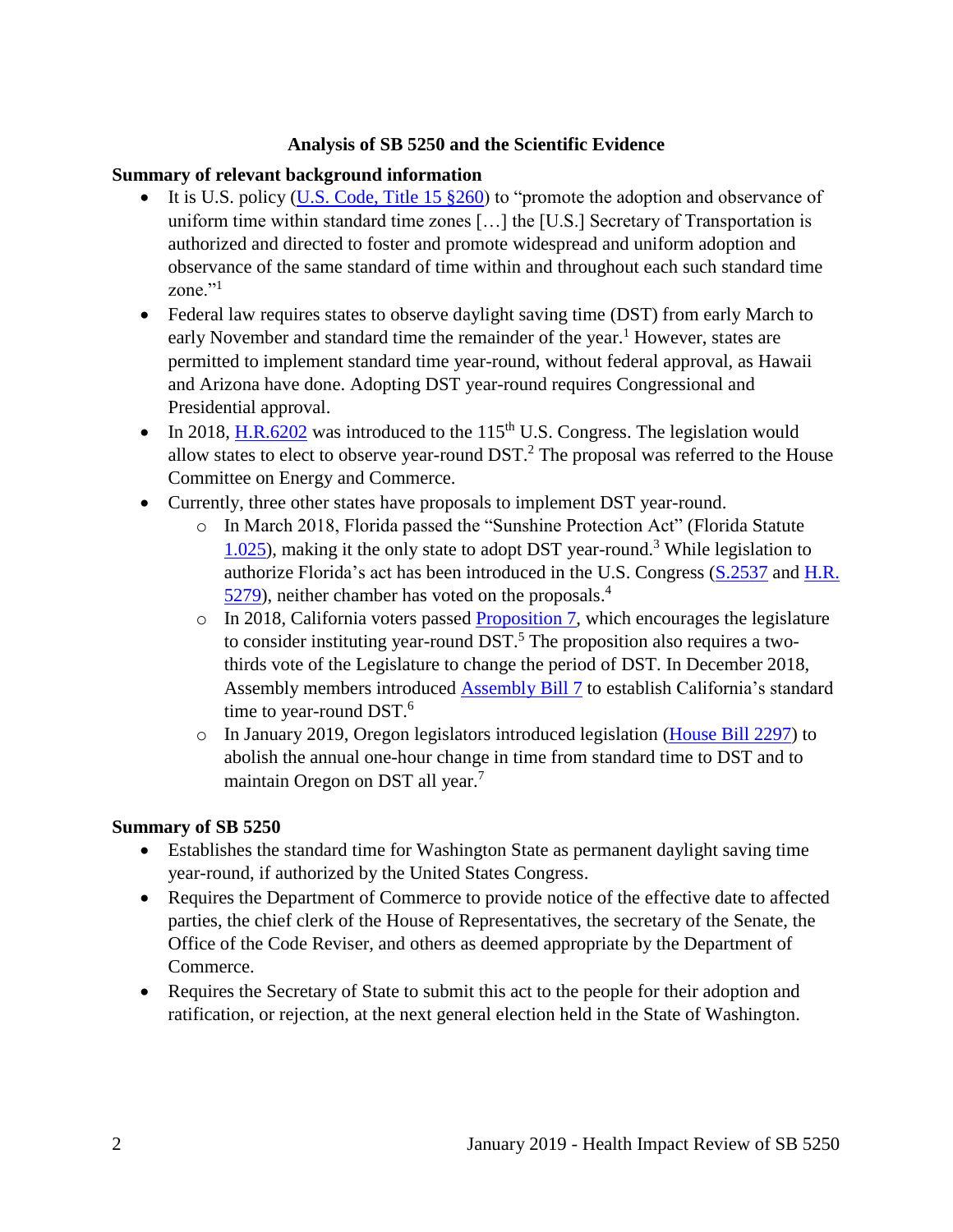#### **Health impact of SB 5250**

Evidence indicates that SB 5250 has the potential to improve health outcomes, particularly on days that would immediately follow a transition to or from DST. The evidence for the impact of implementing year-round DST on health disparities is not well researched.

#### **Pathway to health impacts**

The potential pathways leading from the provisions of SB 5250 are depicted in Figure 1. There is strong evidence that implementing year-round DST would likely improve health outcomes such as heart attack and stroke, particularly on the days that would have immediately followed a transition to or from DST.<sup>8-21</sup> The likely impact of implementing year-round DST on health disparities is not well researched.

Due to time limitations we only researched the most direct connections between the provisions of the bill, health, and health disparities and did not explore the evidence for all possible pathways. We specifically looked at the provisions in the bill that would establish daylight saving time as the year-round standard time in Washington State. For example, potential pathways that were not researched include:

 Evidence of how changing to and from DST impacts economic growth, energy use, agriculture, or crime.

#### **Magnitude of impact**

Because this bill would implement year-round DST for Washington State, the population likely to be impacted includes all Washington residents. Evidence from the literature does highlight a few populations that appear to have higher risk for adverse health events around the time of the transition to DST such as those taking cardiac medications,<sup>12</sup> those with low cholesterol and triglycerides,<sup>12</sup> individuals under the age of 65 years,<sup>13</sup> and those with other comorbidities (hypertension, diabetes, etc.).<sup>17</sup> Further, the evidence also suggests that individuals who already have trouble sleeping, children, and the elderly may have more trouble adjusting following the transition to DST in the spring. $11,16$  $11,16$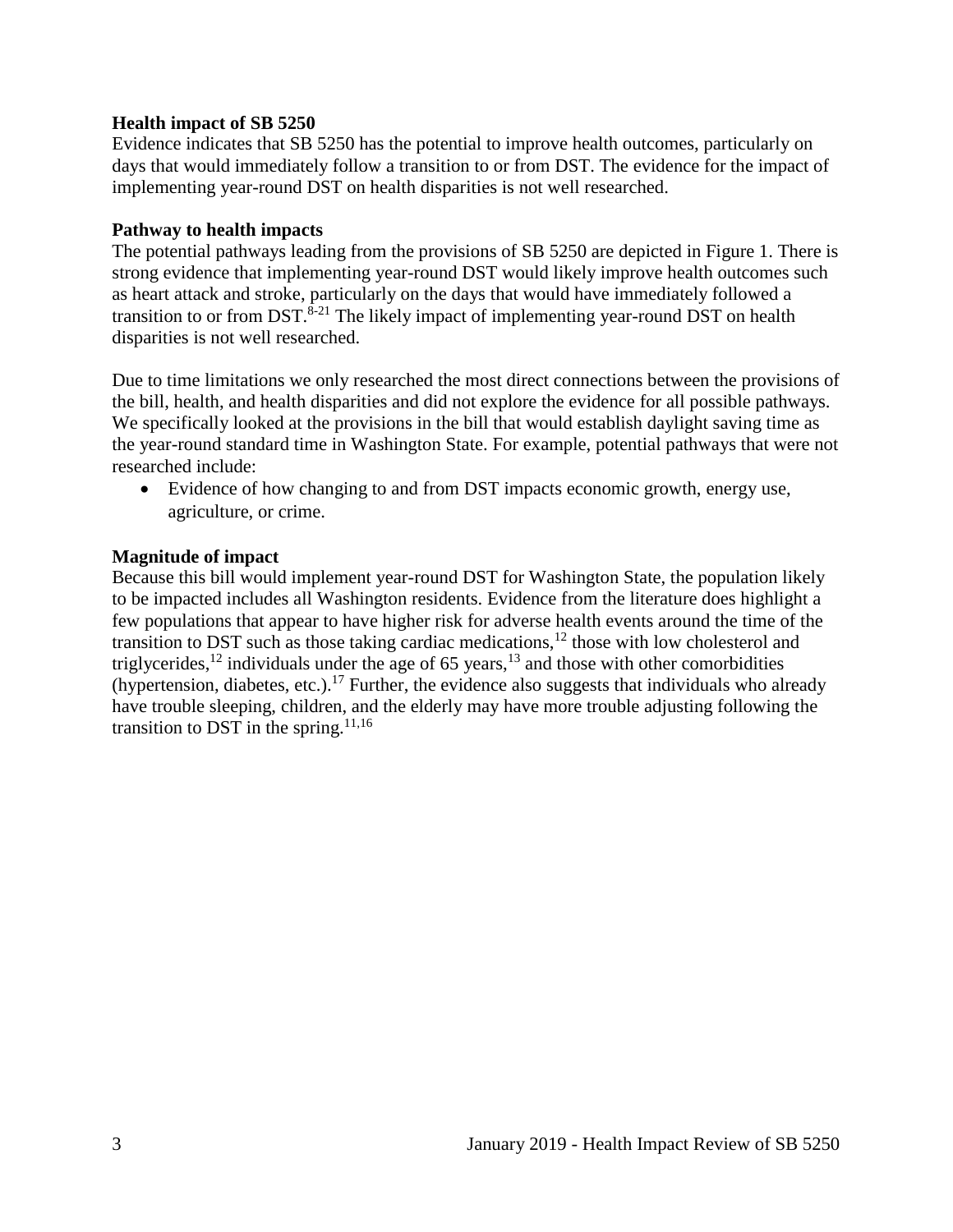## **Logic Model**

<span id="page-6-0"></span>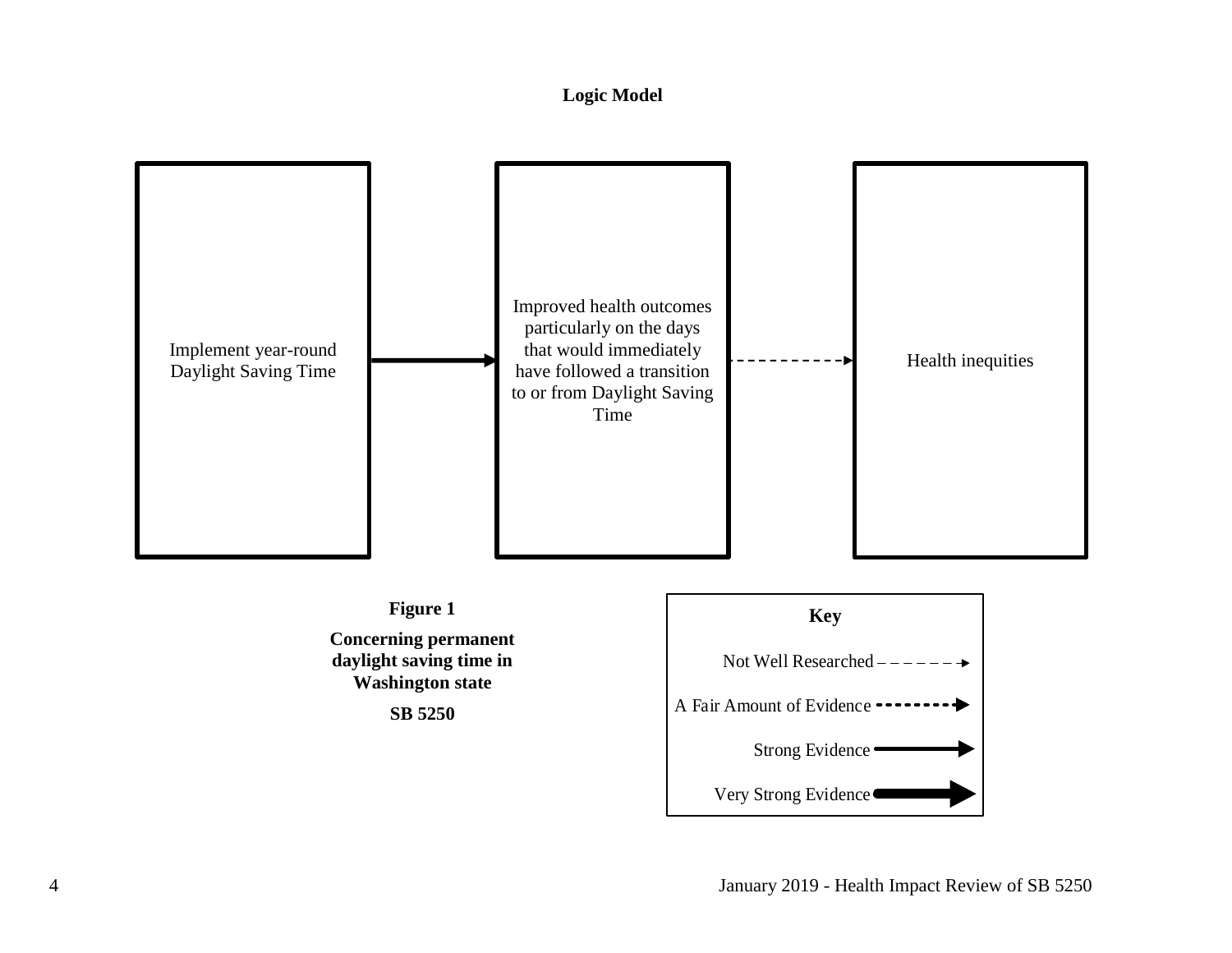#### **Summaries of Findings**

#### <span id="page-7-0"></span>**Will implementing year-round Daylight saving time in Washington improve health outcomes?**

There is strong evidence that implementing year-round daylight saving time (DST) would improve health outcomes, particularly on days that would immediately follow a transition to or from DST. While the strength of evidence for the relationship between implementing year-round DST and any one particular health outcome varies, the body of evidence between implementing year-round DST and health outcomes as a whole is strong. Additionally, some health outcomes had conflicting findings in the literature and were therefore not included in the strength of evidence analysis. The strength of evidence for this research question focuses only on the literature for heart attacks and stroke.<sup>[9,](#page-12-0)[12-15](#page-13-1)[,17-21](#page-15-1)</sup> A summary of the research not included regarding DST and traffic accidents, work-related accidents,<sup>22-24</sup> depressive episodes,<sup>10</sup> and suicide<sup>8</sup> is summarized at the end of this section beginning on page 6.

#### *Heart Attack*

A number of studies have examined the relationship between DST transitions and the incidence of heart attacks. One study found a 29% increase the incidence of non-fatal acute myocardial infarctions (AMI) during the first four workdays after the transition to DST in the spring and a 44% increase during the first four workdays following the transition out of DST in the fall.<sup>9</sup> In the spring, the effect was greatest on the Monday following the transition and was also more pronounced among men. In the fall, the effect was more delayed with peaks on Tuesday and Thursday. There was also a more pronounced effect for women, and individuals who were employed, not taking a beta-blocker and who were not engaging in physical activity (a known trigger for AMI) in the fall.<sup>9</sup> Other studies have found a more pronounced risk for AMI following the transition to DST in the spring that occurs within the first week, with the most significant peaks occurring on the first day or first three days after  $DST$ .<sup>12-14</sup> A number of studies found no association between heart attacks and the transition back to standard time in the fall, but a few studies noted a decrease in the incidence of heart attacks during this time. For example, one study found that the Tuesday following a DST shift in the fall was significant for decreasing AMI count by 21%, and another found that the incidence of AMI significantly decreased the Monday following the transition.<sup>[15,](#page-14-0)[17](#page-15-1)</sup> Some studies found that while there were peaks in the number of cases in the days following a transition to or from DST, overall there were not increases in the number of total cases within the year. $14,15,17$  $14,15,17$  $14,15,17$ 

#### *Stroke*

One study identified a relationship between shifting to DST and the risk of stroke. In this study, after a DST transition, the incidence of ischemic stroke (IS) increased in the first two days. Overall, the incidence did not change compared to control weeks but the timing of events was impacted by a DST transition. When compared with men, women were more susceptible to temporal changes after DST transitions and older patients also had a significant increased risk of IS following a DST transition.<sup>18</sup>

For both heart attacks and strokes, one of the underlying factors that most studies discuss is the impact that DST has on sleep and circadian rhythm, and how these factors impact health outcomes. One literature review examined studies that looked at the impacts of DST on sleep.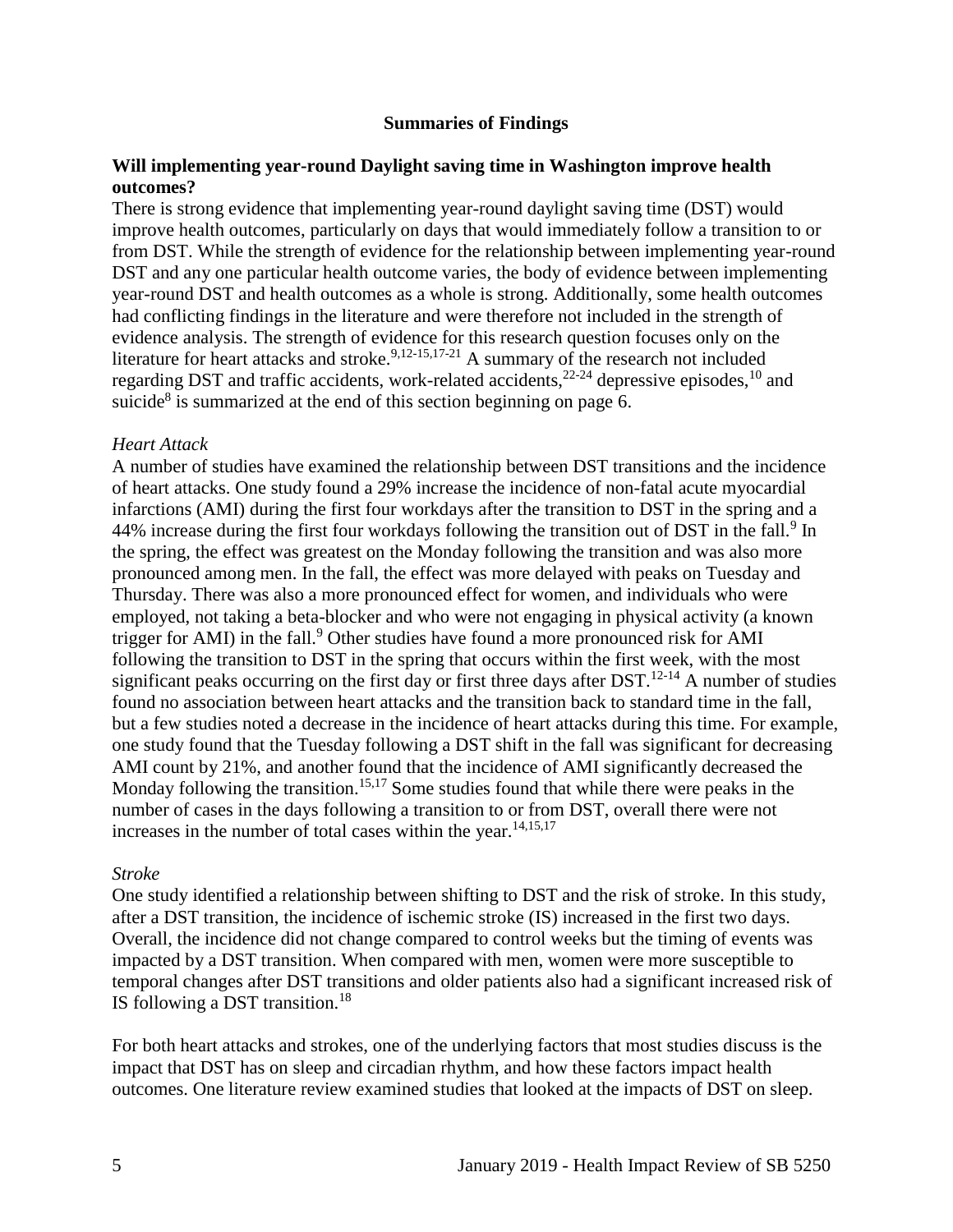Summarizing the findings from 13 studies, the author concludes that, "[t]he start of [DST] in the spring is thought to lead to the relatively inconsequential loss of 1 hour of sleep on the night of the transition, but data suggests that increased sleep fragmentation and sleep latency present a cumulative effect of sleep loss, at least across the following week, perhaps longer. The autumn transition is often popularized as a gain of 1 hour of sleep but there is little evidence of extra sleep on that night. The cumulative effect of five consecutive days of earlier rise times following the autumn change again suggests a net loss of sleep across the week."<sup>11</sup> These impacts on sleep, and the closely synchronized circadian system, may increase the incidence of outcomes such as stroke and heart attack, particularly among those already at risk.

#### *Traffic accidents*

The literature regarding traffic accidents and DST has mixed conclusions. One study found that the transition to DST in the spring increased the amount of traffic on the roads due to more people taking advantage of afternoon daylight hours, yet the impact of DST on traffic accidents is not statistically significant in the spring or in the fall.<sup>25</sup> However, another study found following the spring DST transition, fatal accidents increased on the Monday following the transition, with no significant changes on the Saturday or Sunday of the shift.<sup>26</sup> For the fall DST change, the authors found that fatal accidents increased the Sunday prior to the shift, possibly due to the perceived benefit of being able to stay out for an extra hour the night before.<sup>26</sup> A third study found that there was an increase in pedestrian fatal crashes after the transition back to standard time in the fall.<sup>27</sup> Authors suggest that this was due to more darkness during afternoon commute times. Overall, the authors found that shifting an hour of daylight to the evening hours decreased the number of fatal crashes that occurred. They also estimated that 901 fewer fatal crashes would have occurred, including 727 involving pedestrians and 174 involving vehicle occupants, if DST had been in place all year during the study years  $(1987-1991)$ <sup>27</sup> A New Zealand study used 12.6 million accidents claims (2005-2016) to model accident rates as a function of various date-based predictions, including days before/after the start and end of DST.<sup>28</sup> Results show that the start of DST was associated with significantly higher rates of road accidents (first day +16% and second day +12%).<sup>28</sup> A study in Spain used road traffic accident data (1990-2014) to modeled fatalities following DST changes in Spain's 52 provincial capital cities. Authors estimate 40 deaths during the study period can be attributed to DST changes: "23.4 (95% CI [2.7; 39.9]) and 14.7 (95% CI [-7.8; 32.8]) for the summer and fall changes, respectively."<sup>29</sup> Authors estimate, on average, "DST changes are associated with a cost of 1.5 lives every year due to road traffic accidents in Spain's capital cities." However, as 78% of fatal collisions occur on roads outside of cities, they estimate that "this could have an additional cost of another 5 lives every year."<sup>29</sup>

A 2013 literature review looked at 7 other studies in addition to the ones mentioned above and of these, 2 found mixed results for spring versus fall, 3 found a significant increase in traffic accidents, and 2 found no significant increase in accidents.<sup>11</sup> A 2017 systematic review of literature examined the impact of DST on collision risk.<sup>30</sup> The primary outcomes of interest were road traffic collisions, injuries and fatalities. Of the articles reviewed that examined short-term outcomes, five met HIR inclusion criteria. Findings were inconsistent; three of the five articles found no statistically significant short-term effects of DST.<sup>30</sup> Overall, authors found "[t]he longterm findings suggested a positive effect of DST. However, this cannot be attributed solely to DST, as a range of road collision risk factors vary over time."<sup>30</sup> They concluded that the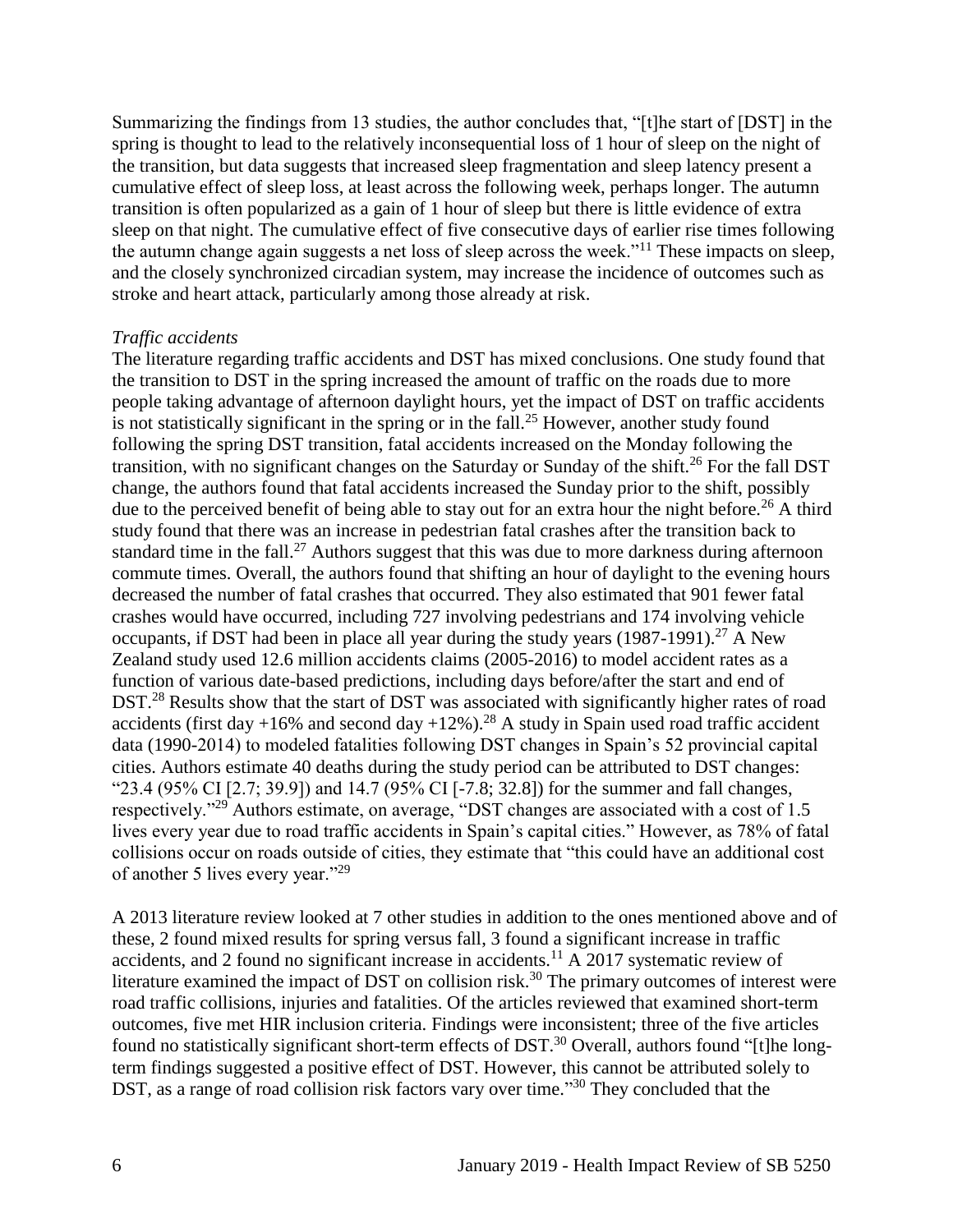"evidence from this review cannot support or refute the assertion that a permanent shift in light from morning to evening will have a road safety benefit."<sup>30</sup>

#### *Work-related accidents*

The literature regarding work-related accidents and DST is also conflicting. Looking first at work-related accidents and occupational injury, three articles found no significant difference in workplace accident frequency between the week before and the week after the shift in the spring and fall.[23,](#page-17-0)[24,](#page-17-1)[28](#page-18-0) The authors of one study did notice a trend in annual and seasonal variation of workplace accidents, which they attribute to seasonal changes in weather conditions.<sup>23</sup> Alternatively, an analysis of national mining injury data from the National Institute for Occupational Safety and Health from 1983-2006 found that there are, on average, 3.6 more mining injuries on the Monday following a transition, which translates to 2,649 more days of work lost due to injury than on non-transition days.<sup>22</sup> This suggests that the injuries that occur on these days are more severe. Authors also analyzed a second data set from the American Time Use Survey of the Bureau of Labor Statistics to understand the link between phase changes (i.e., DST transitions) and sleep quantity. Results from this study indicate that, "…on Mondays directly following the switch to [DST], workers sleep on average 40 min less than on other days. On Mondays directly following the switch to Standard Time— in which 1 hour is gained—there are no significant differences in sleep, injury quantity, or injury severity."<sup>22</sup> The authors conclude that the transition between DST and standard time put employees in danger and that, as a practical application, employers should be mindful of scheduling dangerous work activities around a phase shift. $^{22}$ 

## *Depressive Episodes and Suicide*

Two additional studies examine the association between DST, depressive episodes, and suicides.<sup>[8,](#page-12-1)[10](#page-12-2)</sup> The first article found that the transition from DST to standard time in the fall was associated with an 11% increase in unipolar depressive episodes that dissipated over a 10 week period.<sup>10</sup> There were no differences following the transition to DST in the spring. The authors hypothesize that these findings have less to do with the changes in circadian rhythm patterns due to the time change but are perhaps a result of the distress caused by a shortening of daylight hours in the fall.<sup>10</sup> In the second study, the authors found that there were no differences in rates of suicide in Australia around DST compared to the rest of the year for females.<sup>8</sup> However, for men, there was a significant increase in incidence at 2 and 4 weeks following the change to DST in the spring compared to the weeks after DST finished in the fall and the rest of the year. After adjusting for season, which is a significant predictor of suicide, the relationship was greatly weakened. There was also no significant relationship in suicides for men in the 2 weeks or 4 weeks after the start of DST and the rest of the spring season. Prior to 1986, there was a significant increase in suicides in the weeks following the transition out of DST in the fall but the relationship was no longer significant after this time.<sup>8</sup>

## **Will improving health outcomes for residents of Washington impact health inequities?**

The evidence for the impact of implementing year-round daylight saving time on health inequities is not well researched. One study which identified a relationship between shifting to DST and the risk of stroke found that, when compared with men, women were more susceptible to temporal changes after DST transitions and older patients also had a significant increased risk of IS following a DST transition.<sup>18</sup> A study of DST transitions and AMI found significant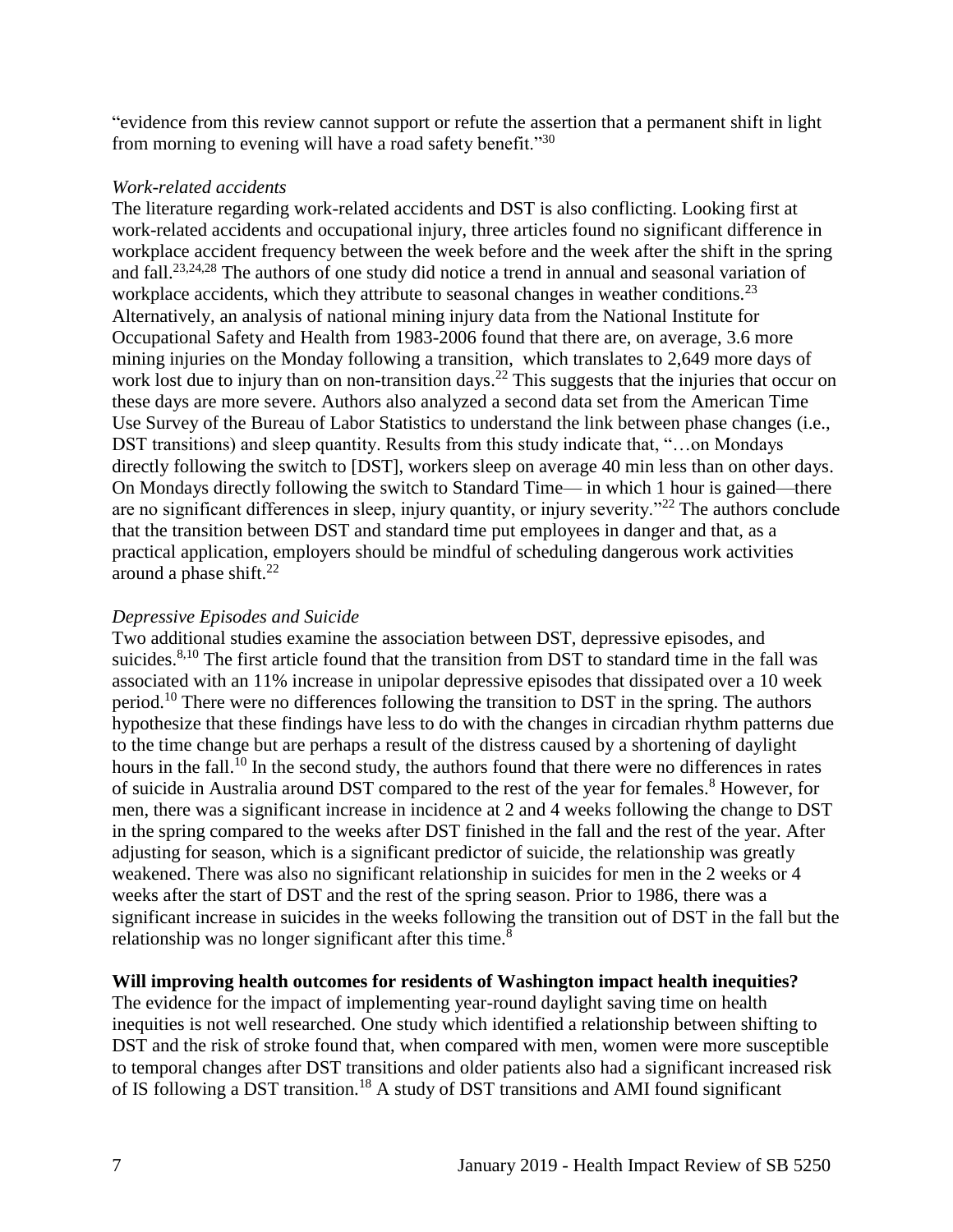increased risk for men in the first 3 days after spring DST transition (RR 1.155, 95% CI 1.000- 1.334) as well as for individuals who took angiotensin.<sup>21</sup> However, results of a literature review found that while there was evidence to support the presence of an association between DST and a modest increase of AMI occurrence, there were no definite sex specific differences.<sup>20</sup> Further study is necessary to determine whether specific subpopulations experience health inequities related to DST.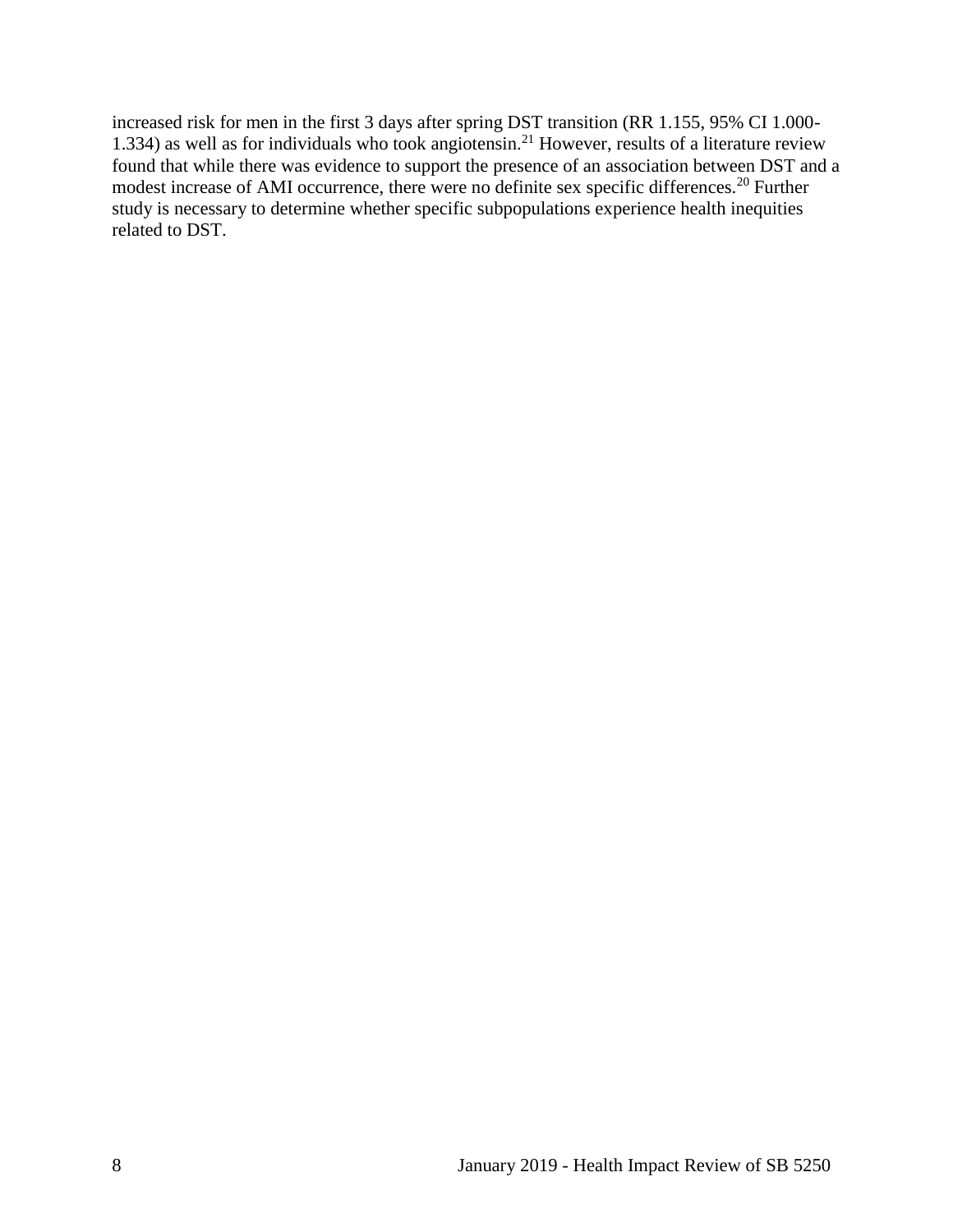# **Annotated References**

# <span id="page-11-0"></span>**Uncategorized References**

# 1. **Standard Time, 15 U.S.C. §260 United States Code, 2011 Edition.**

Title 15 (Commerce and Trade), Chapter 6 (Weights and Measures and Standard Time), Subchapter IX - Standard Time of the U.S. Code discusses Congressional adoption and observance of uniform standard time, advancement of time or changeover dates, commerce, and designated time zones.

## 2. **H.R.6202 - To allow States to elect to observe year-round daylight saving time, and for other purposes. Washington, D.C. : Library of Congress; 2018.**

In June 2018, Representative Mike D. Rogers of Alabama introduced H.R.6202, which would allow States to elect to observe year-round daylight saving time.

# 3. **Sunshine Protection Act, 1.025 Florida Statutes(2018).**

Florida State House Bill 1013, signed by Governor Rick Scott on March 23, 2018, amended Title 1 - Construction of Statutes, Chapter 1 - Definitions to include the Sunshine Protection Act (1.025). The statute states, "if the [U.S.] Congress amends 15 U.S.C. s. 260a to authorize states to observe daylight saving time year-round, it is the intent of the Legislature that daylight saving time shall be the year-round standard time of the entire state and all of its political subdivisions."

# 4. **Sunshine Protection Act of 2018. Washington, DC: Library of Congress; 2018.**

Florida-specific legislation was introduced during the 115th U.S. Congress (2018-2018) to implement the "Sunshine Proection Act of 2018." In March 2018, Florida Senator Marco Rubio introduced S.2537 on and Florida Representative Vern Buchanan introduced H.R.5279 to make daylight saving time permanent in the state. Both have been referred to committees.

## 5. **Proposition 7, Conforms California Daylight Saving Time to Federal Law. Allows Legislature to Change Daylight Saving Time Period. Legislative Statute. Sacramento, California2018.**

The law proposed by Assembly Bill 807 2017-2018 Regular Session (Chapter 60, Statutes of 2018) was submitted to the people in accordance with Section 10 of Article II of the California Constitution. The proposition passed.

#### 6. **Chu Kansen, Gonzalez Lorena, Obernolte Jay. Assembly Bill 7, An act to amdend Section 6808 of the Government Code, relating to computation of time, and declaring the urgency thereof, to take effect immediately. . Sacramento, California2018.**

Assembly Bill 7 would set California's standard time to year-round daylight saving time afte the U.S. Congress authorizes the state to do so, as specified. The bill requires a two-thirds majority to pass.

## 7. **Post Bill, Lively John. House Bill 2297, Relating to standards of time; providing that this Act shall be referred to the people for their approval or rejection. The proposal abolishes the one-hour change in time from standard time to daylight saving time and maintains Oregon on daylight saving time year-round. . 2019.**

If the U.S. Congress authorizes year-round daylight saving time, this bill would maintain Oregon on daylight saving time all year.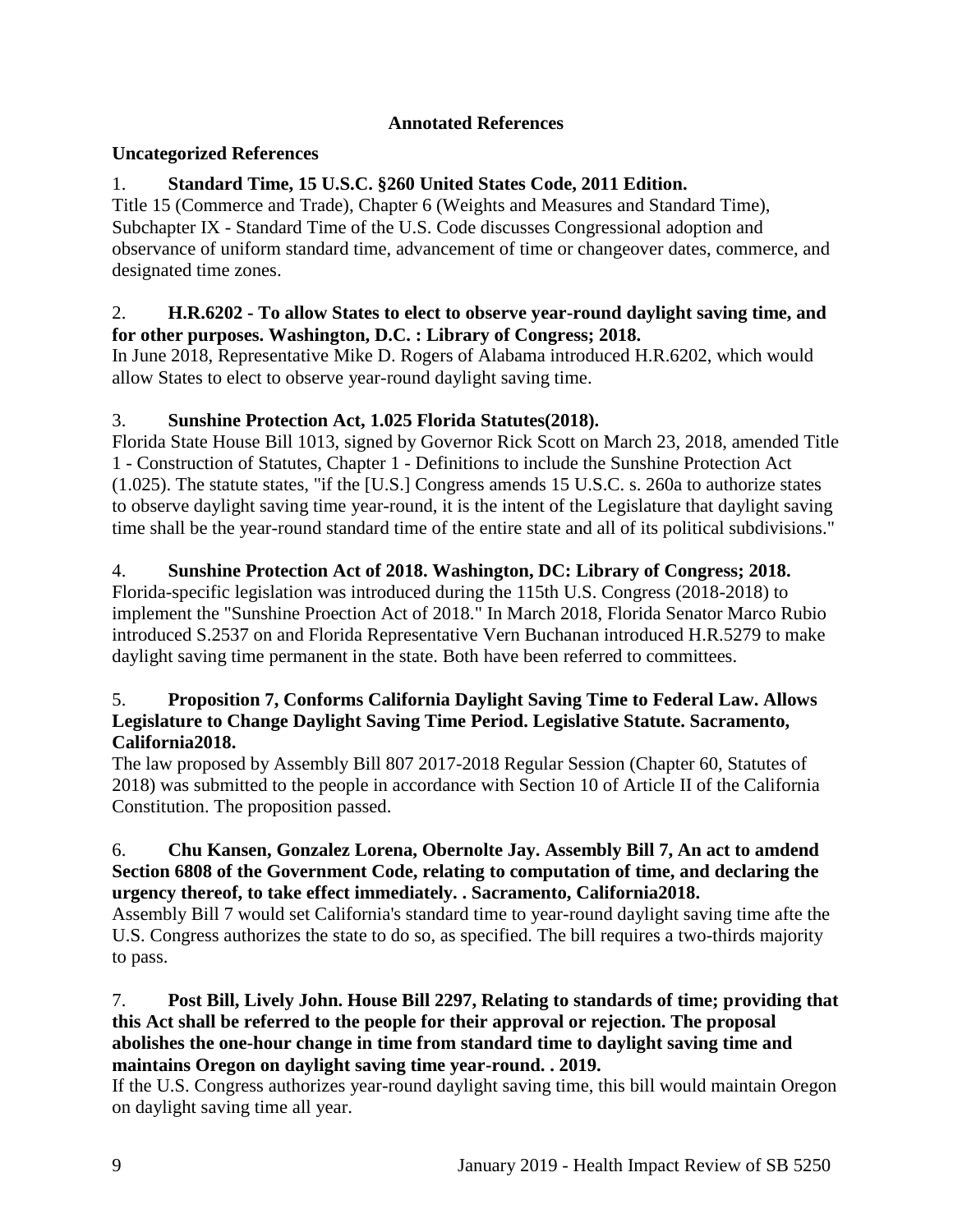## <span id="page-12-1"></span>8. **Berk Michael, Dodd Seetal, Hallam Karen, et al. Small shifts in diurnal rhythms are associated with an increase in suicide: The effect of daylight saving.** *Sleep and Biological Rhythms.* **2008;6(1):22-25.**

In this study, the authors utilized a list of registered suicide deaths from the Australian Bureau of Statistics to see whether the small shift in time associated with transitioning to and from daylight saving time (DST) has a measurable impact on suicide rates. Using data from 1971-2001, the authors analyzed 47,215 male and 14,383 female suicide deaths from across Australia and compared death rates at 2 and 4 week time periods after the start of DST and at the return to "normal time". The authors found that there were no differences in rates of suicide around DST compared to the rest of the year for the female data set. However, for men, there was a significant increase in incidence at 2 and 4 weeks following the change to DST in the spring compared to the weeks after DST finished in the fall and the rest of the year. However, after adjusting for season, which is a significant predictor of suicide, the relationship was greatly weakened. There was also no significant relationship in suicides for men in the 2 weeks or 4 weeks after the start of DST and the rest of the spring season. Prior to 1986, there was a significant increase in suicides in the weeks following the transition out of DST in the fall but the relationship was no longer significant after this time. The authors did note that in general, suicides among men are three times greater than those in women so this finding may be reflecting this difference.

#### <span id="page-12-0"></span>9. **Culic V. Daylight saving time transitions and acute myocardial infarction.**  *Chronobiology international.* **2013;30(5):662-668.**

Culic et al. present findings from a study that aimed to investigate the association between the transitions to and from daylight saving time (DST) and incidence of acute myocardial infarction (AMI) in Croatia. The data set included data for 2,412 patients from 1990-1996 in Split, Croatia. Patients were interviewed in the hospital about the time of AMI and possible triggers such as physical activity, meals eaten, surgery, sexual activity, nicotine or alcohol abuse, etc. The authors reported the incidence ratios for the week following each of the DST transitions and the incidence ratio for each day during that posttransitional week. There was a significant increase in both posttransitional weeks and a significant decrease in the 2 week period following the posttransitional week for both spring and fall. Overall, the findings suggest a 29% increase the incidence of non-fatal AMI during the first four workdays after the transition to DST in the spring and a 44% increase during the first four workdays following the transition out of DST in the fall. In the spring, the effect was greatest on the Monday following the transition and was also more pronounced among men. In the fall, the effect was more delayed with peaks on Tuesday and Thursday. In the fall there was also a more pronounced effect for women, and individuals who were employed, not taking a beta-blocker and who were not engaging in physical activity. The authors conclude that this study provides evidence to support the possibility that DST transitions may increase the risk of AMI through the pathway of sleep disturbances, and that risk appears to vary by a number of factors.

#### <span id="page-12-2"></span>10. **Hansen B. T., Sonderskov K. M., Hageman I., et al. Daylight savings time transitions and the incidence rate of unipolar depressive episodes.** *Epidemiology.* **2016.** Hansen et al. aimed to investigate the impact that daylight saving time (DST) transitions have on the incidence rate of unipolar depressive episodes. The study utilized data from the Danish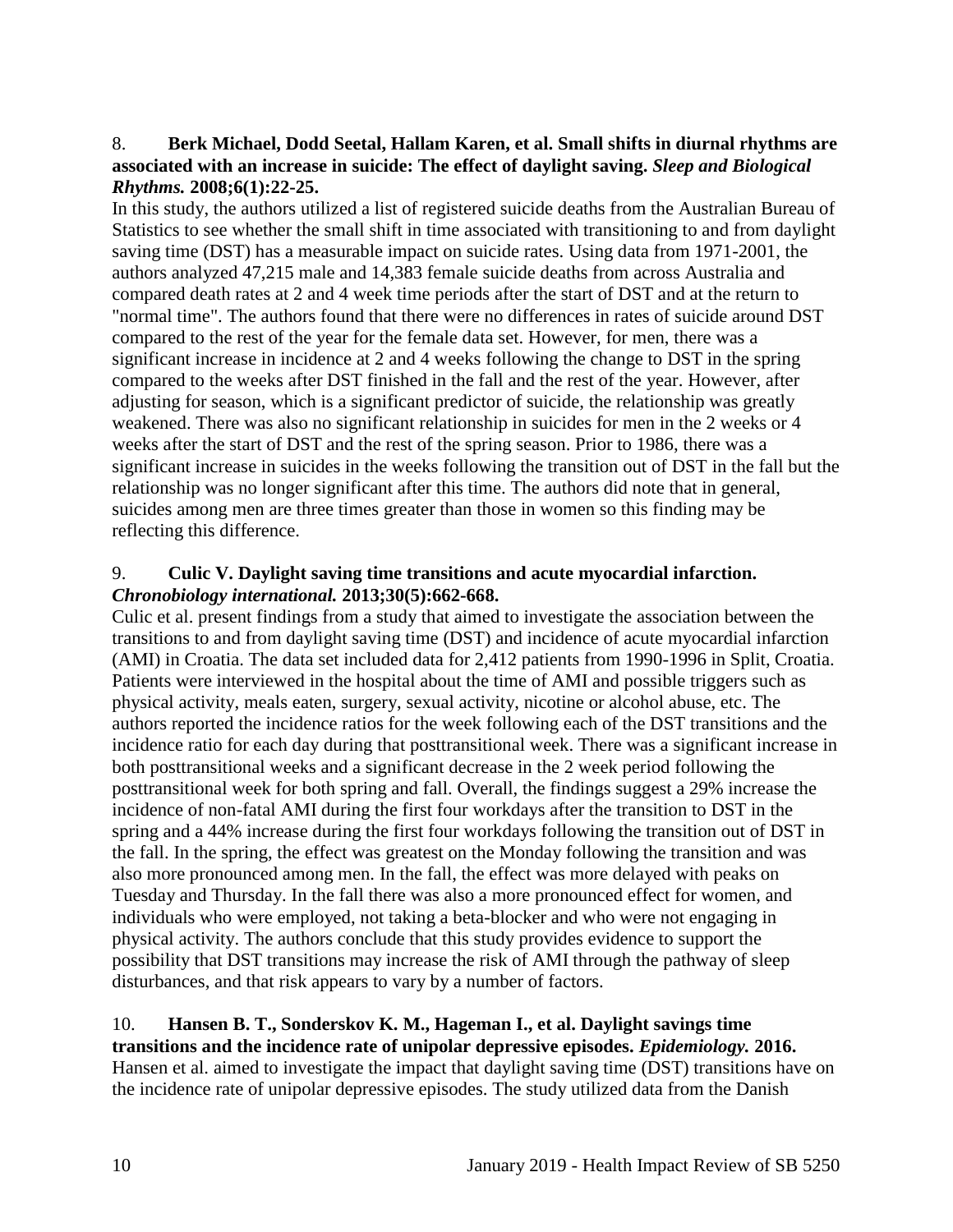Psychiatric Central Research Register (DPCRR) for all primary diagnoses of unipolar depressive episodes and bipolar disorder from January 1995 through December 2012. To analyze the data the authors used a time series intervention analysis and observed trends in the weeks following the transitions to and from DST. The transition from DST to standard time in the fall was associated with an 11% increase in unipolar depressive episodes that dissipated over a 10 week period. There were no differences following the transition to DST in the spring. The authors hypothesize that these findings are not as much do to changes in circadian rhythm patterns due to the time change but perhaps a result of the distress of marking the shortening of daylight hours in the fall.

## <span id="page-13-0"></span>11. **Harrison Y. The impact of daylight saving time on sleep and related behaviours.**  *Sleep medicine reviews.* **2013;17(4):285-292.**

In this review article, Harrison aimed to explore the literature to understand the immediate impact that the transition to and from daylight saving time (DST) has on sleep and to evaluate the evidence regarding the link between sleep disruption and other short-term outcomes of DST such as accidents, illness, health, and performance. Harrison examined 13 studies that presented data on the relationship between DST and sleep. Summarizing the findings from these studies, the author concludes that, "The start of daylight saving time in the spring is thought to lead to the relatively inconsequential loss of 1 h of sleep on the night of the transition, but data suggests that increased sleep fragmentation and sleep latency present a cumulative effect of sleep loss, at least across the following week, perhaps longer. The autumn transition is often popularised as a gain of 1 h of sleep but there is little evidence of extra sleep on that night. The cumulative effect of five consecutive days of earlier rise times following the autumn change again suggests a net loss of sleep across the week." Harrison also looked at traffic accidents and DST and found mixed results. of the 9 studies examined, 2 found mixed results for spring versus fall, 4 found a significant increase in traffic accidents, and 3 found no significant increase in accidents.

## <span id="page-13-1"></span>12. **Janszky I., Ahnve S., Ljung R., et al. Daylight saving time shifts and incidence of acute myocardial infarction--Swedish Register of Information and Knowledge About Swedish Heart Intensive Care Admissions (RIKS-HIA).** *Sleep medicine.* **2012;13(3):237- 242.**

Using data from the Register of Information and Knowledge about Swedish Heart Intensive Care Admissions (RIKS-HIA), Janszky et al. aimed to understand risk associated with daylight saving time (DST) on acute myocardial infarctions (AMI) and the role individual factors may play on this interaction. The individual level factors examined were age, sex, history of cardiac events, diabetes, hypertension, smoking, BMI, lipids, and medication. Patients from the RIKS-HIA were included in the analysis if they were admitted to the coronary care unit of a participating hospital between 1995 and 2007. The authors found that there was a short term increase in risk for AMI for the first week after transitioning into DST in the spring (incidence ratio= 1.039, confidence interval= 1.003-1.075). There was not a statistically significant effect of transitioning out of DST in the fall. In the spring, the risk was more pronounced among those taking cardiac medications and those with low cholesterol and triglycerides. In the fall, there was a lower incidence among patients with hyperlipidemia and those taking statins and calcium-channel blockers. The authors conclude that even small disturbances to sleep may increase the risk of AMI and that vulnerable individuals might benefit from avoiding such sudden changes in their biological rhythms.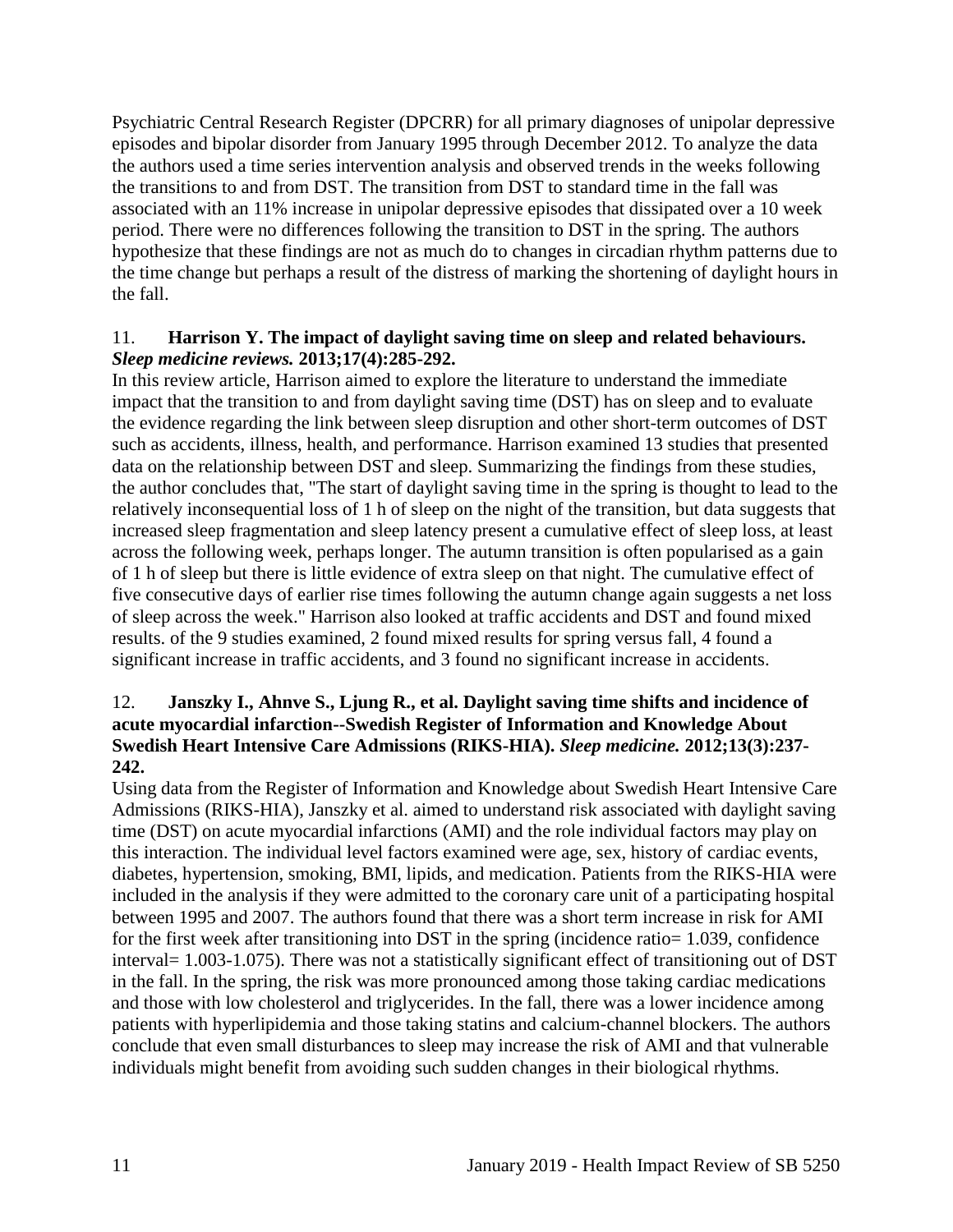#### 13. **Janszky I., Ljung R. Shifts to and from daylight saving time and incidence of myocardial infarction.** *New England Journal of Medicine.* **2008;359(18):1966-1968.**

In this correspondence, Janszky et al. present an overview of their study that involves aimed to examine the influence that transitioning to and from daylight saving time has on acute myocardial infarction (AMI). Using data from the Swedish Myocardial Infarction Register, the authors compared the incidence of AMI on each of the 7 days following the spring and autumn transitions and compared these incidences to the mean of the corresponding weekday 2 weeks before and 2 weeks after the particular day of interest. The authors provide an example indicating that, "the Tuesday after the transition, we would have divided the incidence on that Tuesday by the mean of the incidence on the Tuesday 2 weeks earlier and the incidence on the Tuesday 2 weeks later." The data analyzed was for all AMI in Sweden from 1987-2006. In the spring, the incidence of AMI was significantly higher for the first 3 weekdays following the transition to daylight saving time while only the first weekday was significantly increased during the autumn transition. The authors also noted that the spring transition was more pronounced in women while the autumn transition was more pronounced in men. Overall, the transitions were more pronounced for people under the age of 65. Potential explanations for the findings include adverse effects of sleep deprivation and circadian misalignment, mental stress of a new work week, and the impact of a later bedtime but earlier wake time at the beginning of a work week.

# <span id="page-14-1"></span>14. **Jiddou M. R., Pica M., Boura J., et al. Incidence of myocardial infarction with shifts to and from daylight savings time.** *The American journal of cardiology.* **2013;111(5):631- 635.**

Jiddou et al. conducted a retrospective case-control study to determine the incidence ratio of acute myocardial infarction (AMI) immediately following the shift to and from daylight savings time (DST). The authors reviewed 935 electronic medical records from the Royal Oak and Troy campuses of the Beaumont Hospitals in Michigan. Cases were selected by primary diagnosis of AMI the week after the spring transition to DST and the week after the shift back to standard time in autumn. Controls were selected based on comparable diagnoses 2 weeks before and 2 weeks after the shift to and from DST. From October 2006 to April 2012, 328 cases and 607 controls were selected. After controlling for confounding factors, the authors found that overall frequency of AMI was similar in the spring and in autumn. The incidence of AMI in the week following the shift to and from DST was not significantly different in spring and in autumn, 1.17 (95% CI 1.00 to 1.36) and 0.99 (95% CI 0.85 to 1.16), respectively. While there were no significant changes from spring to autumn in AMI incidence, the large increase in AMI occurred on the first day (Sunday) after the spring shift  $(1.71, 95\% \text{ CI } 1.09 \text{ to } 2.02; \text{ p} < 0.05)$ . While incidence was lower than expected following the autumn shift, the Saturday following the shift (one week after) was significantly greater than any other day that week. The authors conclude that more research needs to be done to determine the biological causes behind this slight increase in AMI incidence following the shift to and from DST.

# <span id="page-14-0"></span>15. **Sandhu A., Seth M., Gurm H. S. Daylight savings time and myocardial infarction.**  *Open heart.* **2014;1(1):e000019.**

Sandhu, Seth, and Gurm used data from the Blue Cross Blue Shield of Michigan Cardiovascular Consortium Percutaneous Coronary Intervention Quality Improvement Initiative (BMC2-PCI). The authors used this prospective, multicenter registry to determine associations of increased acute myocardial infarction (AMI) following the spring and autumn daylight savings time (DST)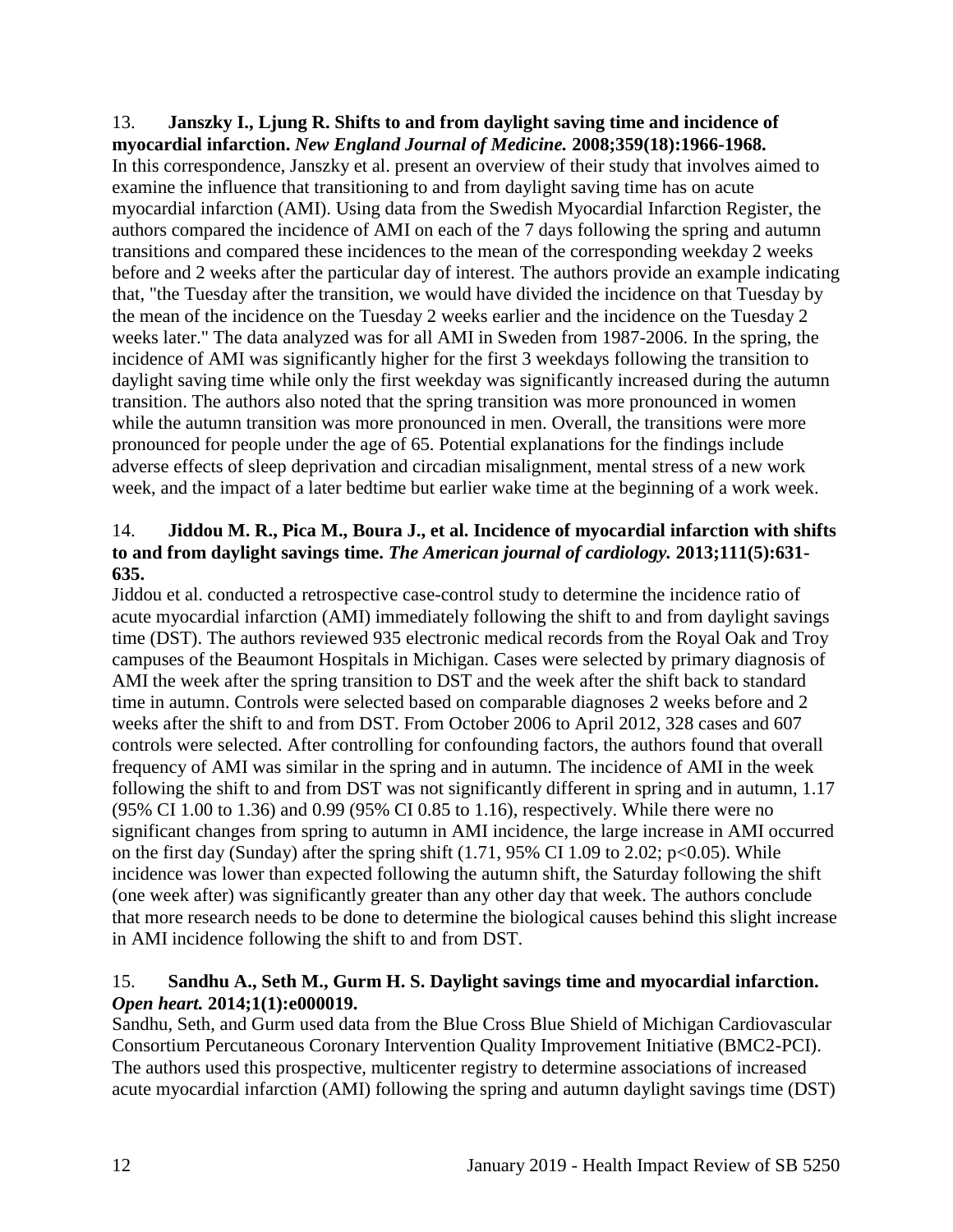changes. Hospital admissions for AMI between January 2010 and September 2013 were recorded and entered into the BCM2-PCI registry. After controlling for potential confounding factors, the authors used regression analysis to map yearly, weekly, and seasonal trends in AMI. The Monday following the Spring DST shift was associated with a 24% increase in daily AMI count (p=0.011). The Tuesday following the Autumn DST shift was also significant for decreasing AMI count by 21% (p=0.044). While these findings are significant, other data suggests that the yearly incidence of AMI did not reflect a major increase in cases. The authors suggest that switching to DST in the spring could accelerate events that are likely to occur in particularly vulnerable patients.

## <span id="page-15-0"></span>16. **Schneider A. M., Randler C. Daytime sleepiness during transition into daylight saving time in adolescents: Are owls higher at risk?** *Sleep medicine.* **2009;10(9):1047-1050.** Schneider and Randler conducted a cross-sectional cohort study to determine the effects of daylight savings time (DST) on sleepiness of adolescents in Germany schools in the spring of 2008. Children from three schools volunteered to fill out questionnaires while attending classes the week prior to, during, and after the DST switch. Four hundred and sixty-nine teenagers participated (mean age 13.5 years) during the three week sampling period. After regression, researchers found that sleepiness and being an evening person correlated with increased age. Students who were older and who tended to be night people scored significantly higher for daytime sleepiness in the week after the DST shift. The authors suggest that class and performance tests should not be scheduled in the first week after the DST shift due to increased sleepiness for older students.

## <span id="page-15-1"></span>17. **Sipila J. O., Rautava P., Kyto V. Association of daylight saving time transitions with incidence and in-hospital mortality of myocardial infarction in Finland.** *Annals of medicine.*  **2016;48(1-2):10-16.**

Sipila, Rautava, and Kyto used data from 22 Finnish hospitals to determine association between acute myocardial infarction (AMI) and the spring and autumn shifts in daylight savings time (DST) during 2001-2009. Researchers compared expected incidence and actual incidence for the two weeks prior to and the three weeks following each DST shift. Any year where spring DST occurred on Easter was excluded. After controlling for confounding factors, researchers found that incidence of AMI increased on the Wednesday following the spring transition (IR 1.16; 95% CI 1.01-1.34). After the autumn DST transition, researchers found that incidence of AMI decreased the following Monday (IR 0.85; 95% CI 0.74-0.97), but incidence increased compared to control weeks by the following Thursday (IR 1.15; 95% CI 1.02-1.3). There was no significance in gender differences, but they did find that patients who had other comorbidities were at increased risk of AMI after the spring or autumn DST transition. Overall, there was no impact on overall incidence of AMI but rather a change in the temporal distribution.

# 18. **Sipila J. O., Ruuskanen J. O., Rautava P., et al. Changes in ischemic stroke**

**occurrence following daylight saving time transitions.** *Sleep medicine.* **2016;27-28:20-24.** Sipila, Ruuskanen, Rautava, and Kyto used data from 20 Finnish hospitals to determine association between acute ischemic stroke (IS) and the spring and autumn shifts in daylight savings time (DST) during 2004-2013. Expected and actual incidence of IS were compared. Over the course of the study, there were a total of 3,033 patients with acute IS in the week following either the spring or autumn DST transition. A total of 11,801 cases of IS occurred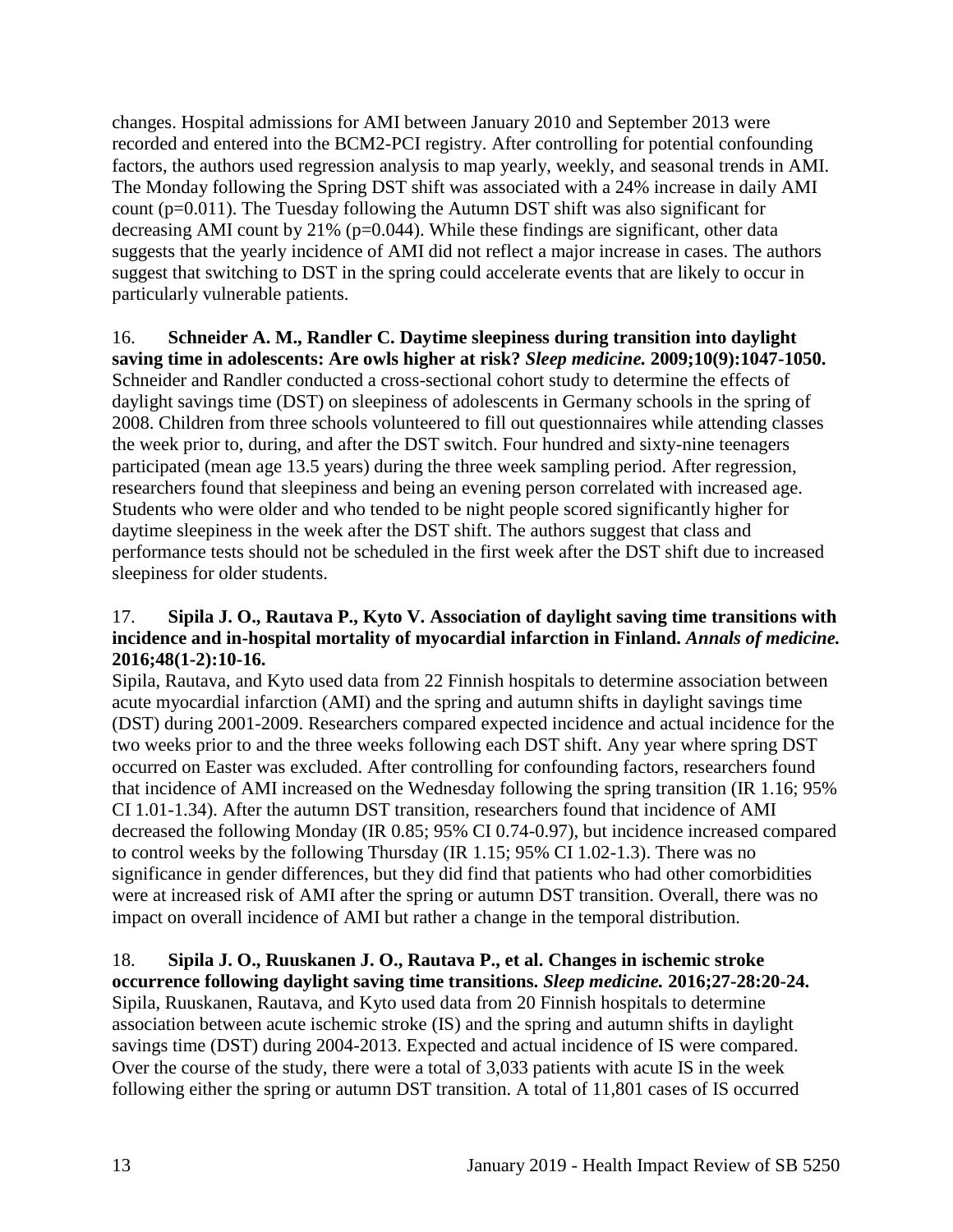during control weeks. After a DST transition, incidence of IS increased in the first two days (RR 1.08; CI 1.01-1.15). Overall, the incidence did not change compared to control weeks but the timing of events was impacted by a DST transition. When compared with men, women were more susceptible to temporal changes after DST transitions. Older patients also had a significant increased risk of IS following a DST transition.

# 19. **Manfredini R., Fabbian F., Cappadona R., et al. Daylight saving time, circadian rhythms, and cardiovascular health.** *Intern Emerg Med.* **2018;13(5):641-646.**

Manfredini et al. review the relationship between daylight saving time (DST) and cardiovascular health. "The available evidence suggests the existence of an association between DST and a modest increase of occurrence of acute myocardial infarction, especially in the first week after the spring shift." Authors note possible mechanisms include sleep deprivation, circadian misalignment and environmental conditions. Authors recommend further study consider the role of gender and individual preference in circadian rhythms (chronotype).

# 20. **Manfredini R., Fabbian F., Giorgi A. De, et al. Daylight saving time and myocardial infarction: should we be worried? A review of the evidence.** *European Review for Medical and Pharmacological Sciences.* **2018;2018(22):750-755.**

Authors identified and evaluated the possible association between daylight saving time (DST) and acute myocardial infarction (AMI), using electronic health database (years 2009-2016). Search terms included, 'daylight saving time', 'daylight saving time' plus 'gender', and 'daylight saving time' plus 'acute myocardial infarction'. In total, authors identified 72, 10, and 6 studies were found, respectively. "Overall, 6 studies, including a total of 87,994 cases, resulted to satisfy the searching request, and were included in the present analysis. All studies confirmed a higher occurrence of AMI in the spring shift, ranging from 4 to 29%, whereas only 1 study showed a higher occurrence of AMI in the autumn shift." Five studies providing separate analysis found results by sex were not univocal. In regards to the spring shift, "2 studies did not show differences between men and women, 2 reported a higher frequency in men, and 1 in women." Specific to the autumn shift, "only 1 study reported a higher occurrence of AMI in women." Results support the presence of an association between DST and a modest increase of AMI occurrence, especially for the spring shift, but do not indicate definite gender specific differences.

#### 21. **Kirchberger I., Wolf K., Heier M., et al. Are daylight saving time transitions associated with changes in myocardial infarction incidence? Results from the German MONICA/KORA Myocardial Infarction Registry.** *BMC Public Health.* **2015;15:778.**

Kirchberger et al. examined the association of daylight saving time (DST) transitions with acute myocardial infarction (AMI) incidence recorded in the population-based German MONICA/KORA Myocardial Infarction Registry. The study sample consisted of 25,499 coronary deaths and non-fatal AMI cases aged 25-74 years. Authors "used Poisson regression with indicator variables for the 3 days or the week after the spring and the autumn transition and adjusted for potential confounders to model the association between DST transitions and AMI incidence." They also built an excess model by calculating observed over expected events per day. Overall, results showed "no significant changes of AMI risk during the first 3 days or 1 week after the transition to and from DST." However, "subgroup analyses on the spring transition revealed significantly increased risks for men in the first 3 days after transition (RR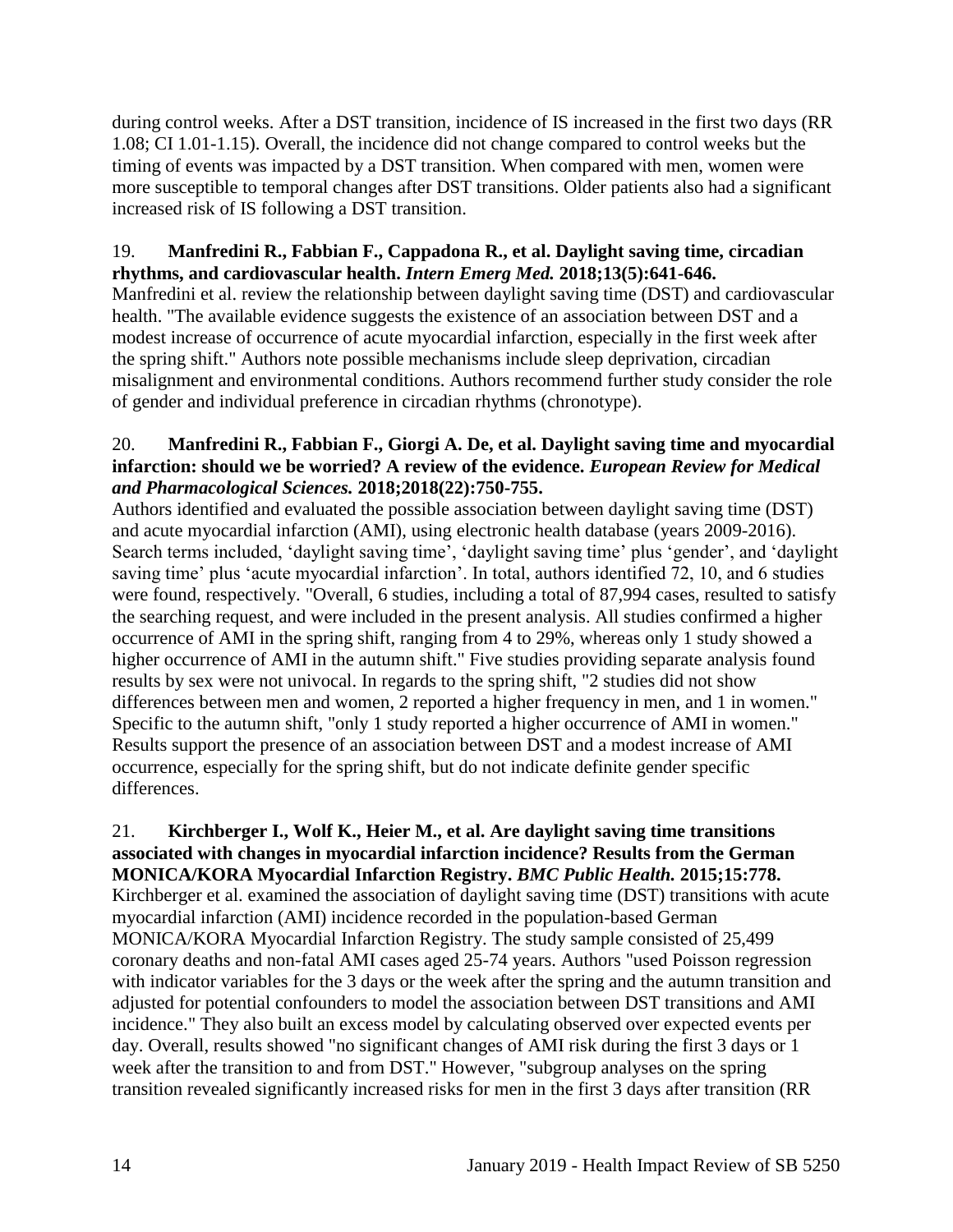1.155, 95 % CI 1.000-1.334) and for persons who took angiotensine converting enzyme (ACE) inhibitors prior to the AMI (3 days: RR 1.489, 95 % CI 1.151-1.927; 1 week: RR 1.297, 95 % CI 1.063-1.582)." Additionally, following the autumn shift, "patients with a prior infarction had an increased risk to have a re-infarction (3 days: RR 1.319, 95 % CI 1.029-1.691; 1 week: RR 1.270, 95 % CI 1.048-1.539)." Authors concluded that specific subgroups (i.e.., men and persons with a history of AMI or prior treatment with ACE inhibitors) may have a higher risk for AMI during DST. They suggested further studies that include data on chronotype and sleep duration are necessary to confirm results.

22. **Barnes C. M., Wagner D. T. Changing to daylight saving time cuts into sleep and increases workplace injuries.** *The Journal of applied psychology.* **2009;94(5):1305-1317.** In this study by Barnes et al., the authors explored a number of different hypotheses using two different studies. The first study utilized national mining injury data from the National Institute for Occupational Safety and Health from 1983-2006 to examine the influence that time changes may have on workplace injuries. The results indicate that on the Monday following a transition, there are 3.6 more mining injuries and this translates to 2,649 more days of work lost due to injury than on non-transition days. This suggests that the injuries that occur on these days are more severe. The second study used data from the American Time Use Survey of the Bureau of Labor Statistics to understand the link between phase changes and sleep quantity. Results from the second study indicate that, "...on Mondays directly following the switch to daylight saving time, workers sleep on average 40 min less than on other days. On Mondays directly following the switch to Standard Time— in which 1 hour is gained—there are no significant differences in sleep, injury quantity, or injury severity." The authors conclude that the transition between daylight saving time and standard time put employees in danger and that as a practical application, employers should be mindful of scheduling dangerous work activities around a phase shift.

# <span id="page-17-0"></span>23. **Lahti T., Sysi-Aho J., Haukka J., et al. Work-related accidents and daylight saving time in Finland.** *Occupational Medicine (London).* **2011;61(1):26-28.**

Lahti et al. analyzed the number of occupational accidents one week before and one week after the shift to and from daylight savings time (DST) from 2002-2006. Data was gathered from the registry of Federation of Accident Insurance Institutions, which collects data on workplace accidents. The authors found no significant difference in workplace accident frequency between the week before and the week after the shift. However, the authors did notice a trend in annual and seasonal variation of workplace accidents  $(p<0.001)$ , which they attribute to seasonal changes in weather conditions.

# <span id="page-17-1"></span>24. **Morassaei S., Smith P. M. Switching to Daylight Saving Time and work injuries in Ontario, Canada: 1993-2007.** *Occupational and environmental medicine.* **2010;67(12):878- 880.**

Morassari and Smith analyzed claim reports from the Ontario Workplace Safety & Insurance Board that were filed between 1993 and 2007 to determine incidence of lost time and no lost time workplace injury claims within the weeks before and after the spring and autumn daylight saving time (DST) shifts. After accounting for the Easter holiday which often coincides with the spring DST shift, the authors found no significant changes in the incidence of workplace injury claims before and after the spring and autumn DST shift.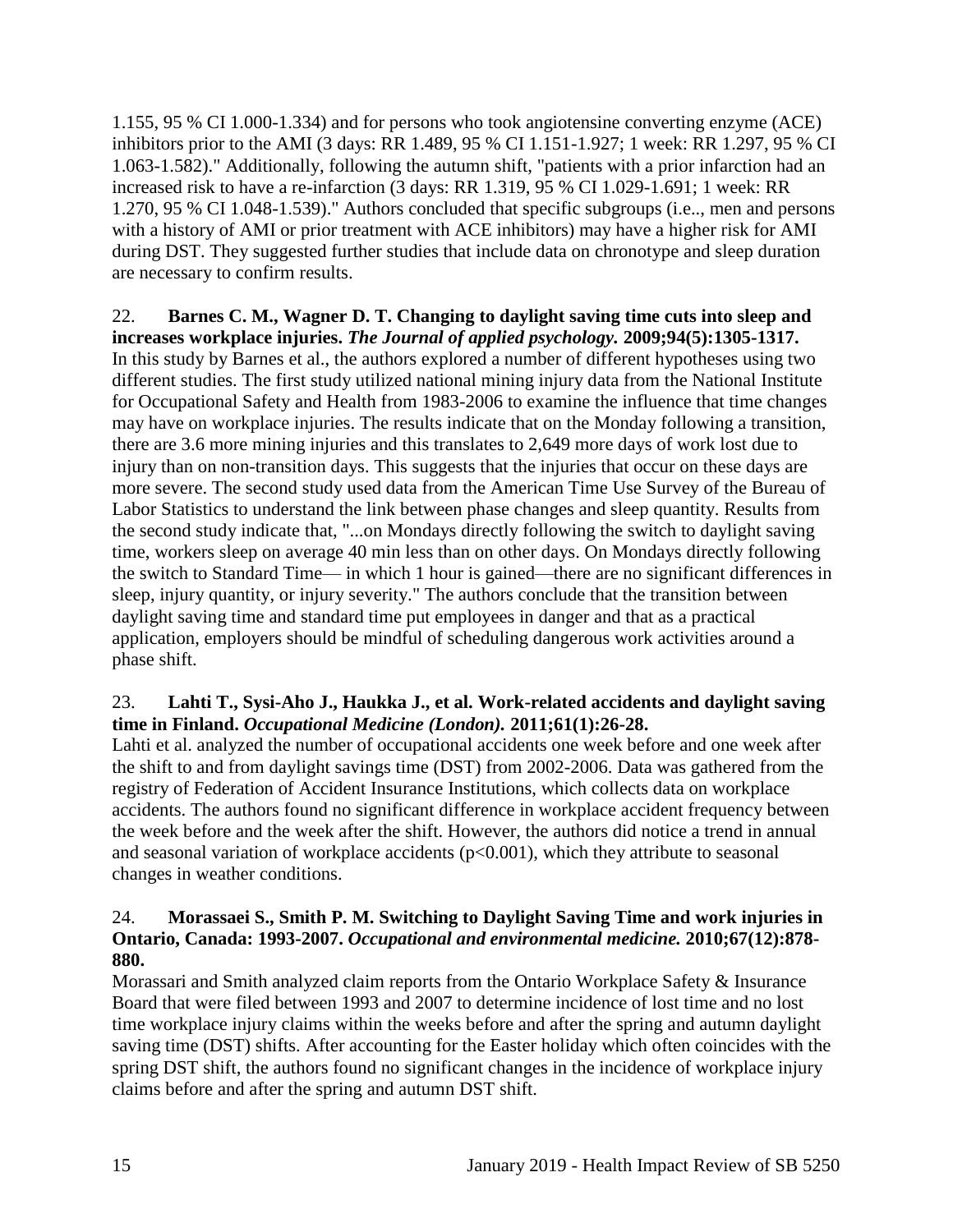# 25. **Huang A., Levinson D. The effects of daylight saving time on vehicle crashes in Minnesota.** *Journal of safety research.* **2010;41(6):513-520.**

Huang and Levinson analyzed Minnesota State data between 2001 and 2007 to determine if the spring or fall daylight savings time (DST) transitions had any impact on incidence of vehicle crashes. The authors determined that transition to DST in the spring increased traffic due to more people taking advantage of afternoon daylight hours. The most relevant finding was that the short-term impact of DST on traffic accidents is not statistically significant in the spring or in the fall. The authors suggest that while increased afternoon visibility may have decreased the incidence of vehicle crashes, the increased number of cars on the road may have actually offset those numbers.

## 26. **Varughese J., Allen R. Fatal accidents following changes in daylight savings time: the American experience.** *Sleep medicine.* **2001.**

Varughese and Allen analyzed fatal automobile accident data from the United States National Highway Transportation Safety Administration for a 21-year period from 1975-1995 to determine if there was an association between fatal automobile accidents and the shift to and from daylight savings time (DST). They used data from the Saturday (pre-switch), the Sunday (during the switch), and the Monday (post-switch) of the spring and fall DST transitions. For the spring DST change, the authors found that fatal accidents increased on the Monday following the transition, with no significant changes on the Saturday or Sunday of the shift. For the fall DST change, the authors found that fatal accidents increased the following Sunday, possibly due to the perceived benefit of being able to stay out for an extra hour the night before. The authors suggest that the increase in fatal accidents following the spring and fall transitions to and from DST could be caused by an immediate shift in sleep cycle and behavior adaptation.

## 27. **Ferguson S., Preusser D., Lund A., et al. Daylight saving time and motor vehicle crashes: The reduction in pedestrian and vehicle occupant fatalities.** *American Journal of Public Health.* **1995;85(1):92-95.**

Ferguson and Lund, et al. compared daylight data and fatal vehicle crash data in the United States between the years 1987-1991 during the spring and fall daylight saving time (DST) shifts. The authors found that there was an increase in pedestrian fatal crashes after the transition back to standard time in the fall. They suggest that this was due to more darkness during afternoon commute times. Overall, the authors found that shifting an hour of daylight to the evening hours decreased the number of fatal crashes that occurred. They also estimated that 901 fewer fatal crashes would have occurred, including 727 involving pedestrians and 174 involving vehicle occupants, if daylight saving time had been in place all year from 1987-1991.

# <span id="page-18-0"></span>28. **Robb D., Barnes T. Accident rates and the impact of daylight saving time transitions.** *Accid Anal Prev.* **2018;111:193-201.**

Robb and Barnes use data from 12.6 million accident claims in New Zealand during 2005-2016 to model accident rates as a function of various date-based predictors including days before/after the start and end of DST, holidays, day of week, and month of year. According to authors, this is the first study to consider multiple accident categories (Road, Work, Falls and Home & Community), and the first in the southern hemisphere. Results show the start of DST was associated with significantly higher rates of road accidents (first day  $+16\%$  and second day